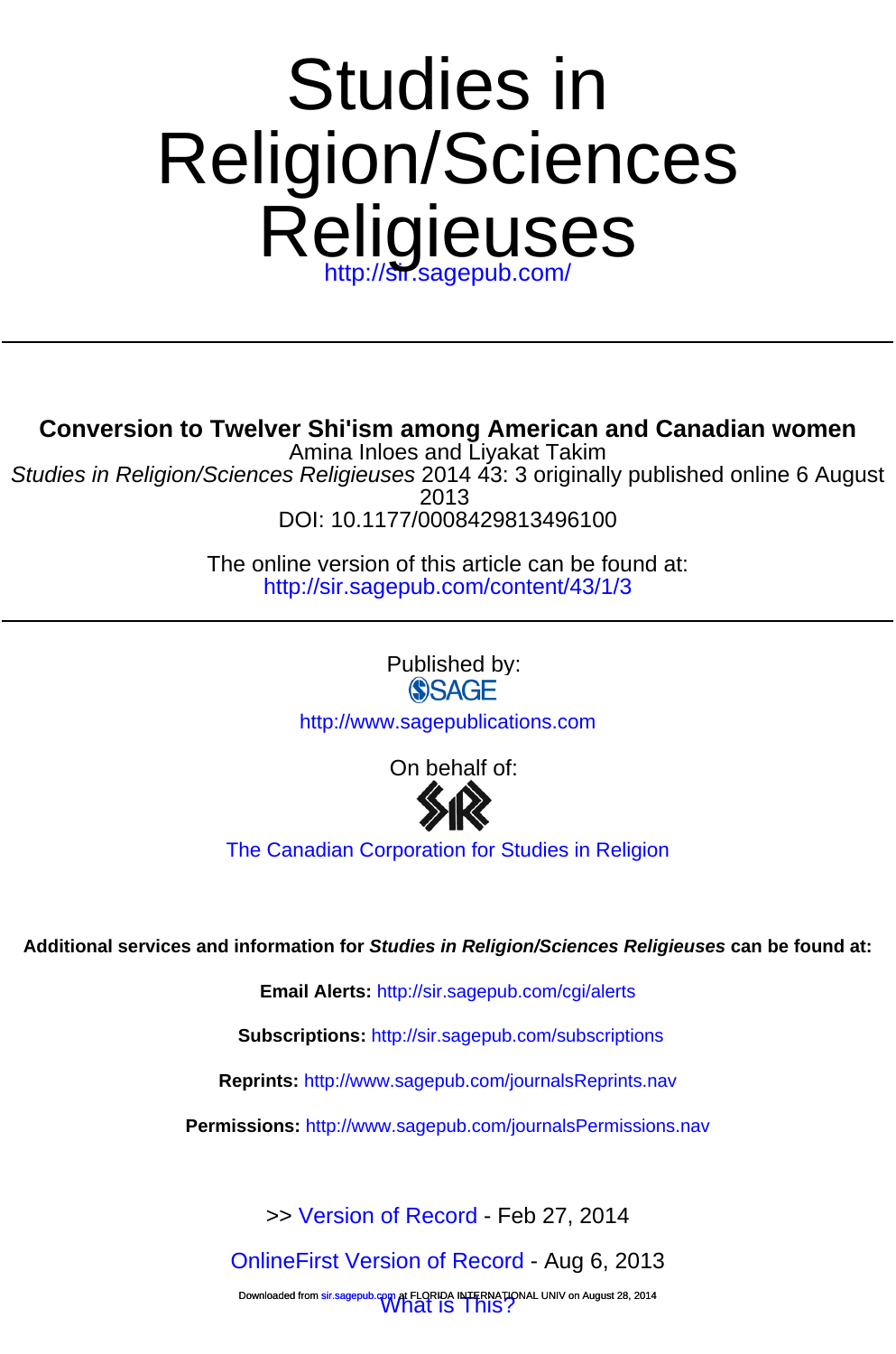#### Article



Studies in Religion / Sciences Religieuses 2014, Vol. 43(1) 3–24 © The Author(s) / Le(s) auteur(s), 2013 Reprints and permission/ Reproduction et permission: [sagepub.co.uk/journalsPermissions.nav](http://www.sagepub.co.uk/journalsPermissions.nav) DOI: 10.1177/0008429813496100 [sr.sagepub.com](http://sr.sagepub.com)



# Conversion to Twelver Shi'ism among American and Canadian women

Amina Inloes The Islamic College, London, UK

### Liyakat Takim

McMaster University, Hamilton, Ontario, Canada

Abstract: Little research has been done on Western women who convert to Shi'i Islam. To fill this gap, this study was conducted on American and Canadian women who have converted to Shi'i Islam. Most of the research subjects in this study reported a moderate to severe sense of social marginalization after conversion. This marginalization resulted from membership in multiple minority groups (Shi'i, Muslim, convert, and female); Black converts reported the most severe sense of marginalization due to the added pressure of being a racial minority in North America. Most of the research subjects also experienced a sense of social exclusion from other Shi'i Muslims. Therefore, the question arises as to why these women continued to adhere to Shi'i Islam despite these difficulties. This article will attempt to answer this question through an analysis of the data provided by the research subjects.

Résumé : Peu de recherches ont été effectuées sur les femmes occidentales qui se convertissent à l'Islam Chiite. Cette étude va donc permettre de combler cette lacune sur les femmes américaines et canadiennes qui se sont convertis à l'Islam Chiite. La plupart des sujets de cette recherche démontrent une marginalisation sociale modérée ou intense après la conversion. Cette marginalisation est causée par l'appartenance à de multiples groupes minoritaires (Chiite, Musulman, converti, et gente féminine) ; les Noirs convertis ressentent un plus profond sentiment de marginalisation dû par une pression supplémentaire d'appartenance à une minorité visible raciale en Amérique du Nord. La

Corresponding author / Adresse de correspondance :

Amina Inloes, The Islamic College, 133 High Road, London NW10 2SW, UK. Email: a.inloes@islamic-college.ac.uk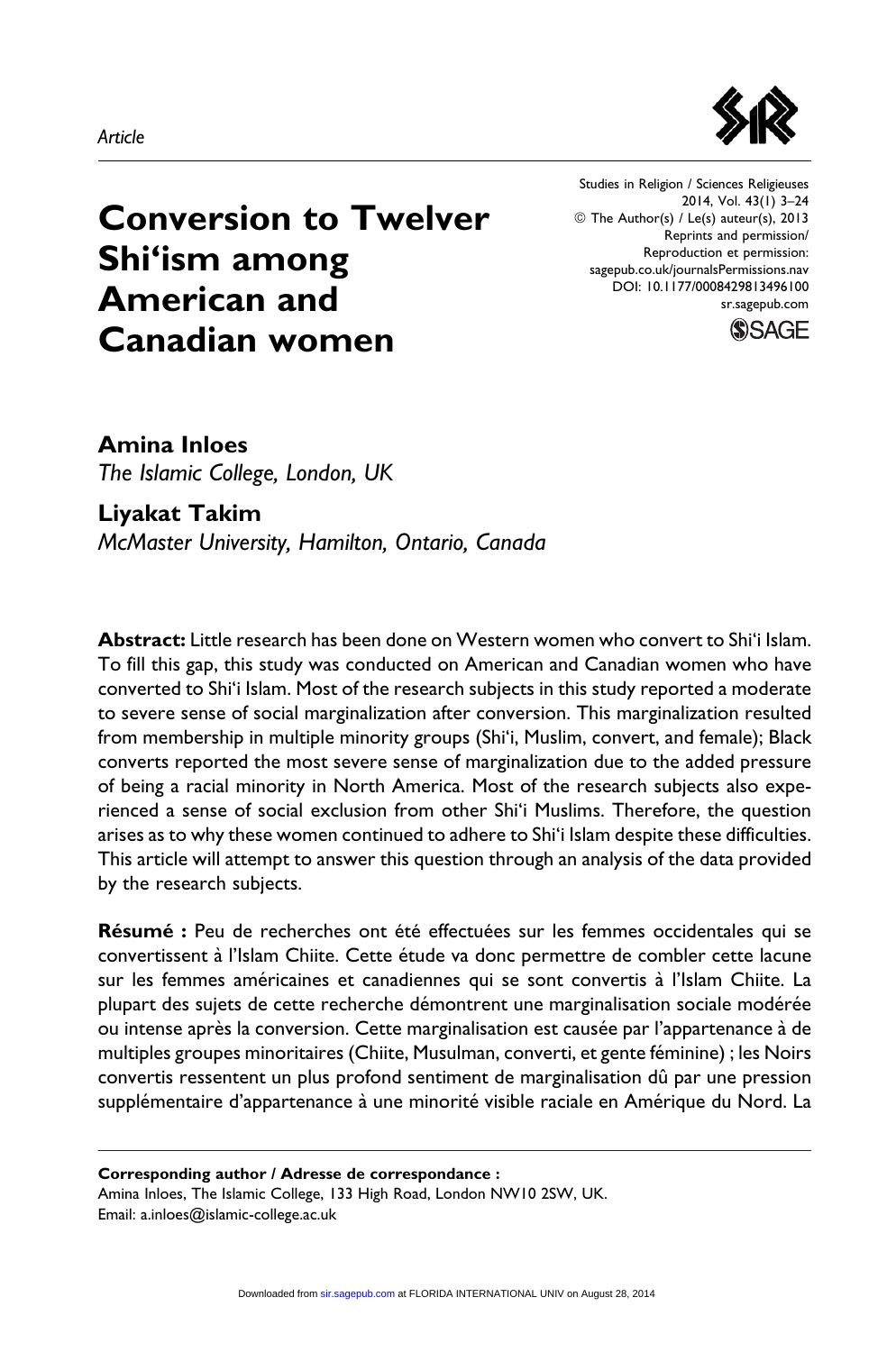plupart des sujets de recherche ont porté leur expérimentation sur le sentiment d'exclusion sociale des autres groupes Musulmans Chiites. Par conséquent, la question se pose sur la raison pour laquelle ces femmes ont continué à adhérer à l'Islam Chiite en dépit de ces difficultés. Cet article tentera de répondre à cette question grâce à une analyse de données fournies à travers des sujets de recherche.

#### Keywords

Islam, Shi'ism, conversion, Islam in the West, Black studies, women's studies, mosque, shari'ah, Sunnism, prejudice, Black Shi'is, assimilation

#### Mots clés

L'Islam, le Chiisme, la conversion, l'Islam en Occident, les études des Noires, études sur les femmes, la Mosquée, la Charia, le Sunnisme, les préjugés, les Noirs Chiites, l'assimilation

# Introduction<sup>1</sup>

In the United States, at least a quarter of the Muslims are thought to be converts.<sup>2</sup> Nevertheless, conversion to Islam in North America only received substantial media and academic attention after the September 11th attacks. Studies of converts have focused almost exclusively on conversion to Sunni Islam (hereafter, Sunnism), $3$  with converts to Shi'i Islam (hereafter, Shi'ism) left as little more than footnotes.<sup>4</sup> When the Shi'i community in North America is discussed, it is usually portrayed as an immigrant community despite the presence of indigenous North American Shi'is.<sup>5</sup> The rare discussions of North American Shi'i converts have focused on the male experience, leaving female Shi'i converts as a voiceless minority. Since male and female converts (to any religion) frequently report different experiences, it stands to reason that male and female converts to Shi'ism do not necessarily share the same experiences, particularly since Muslims traditionally emphasize gender segregation and gender roles.<sup>6</sup>

After the initial research on the experiences of female Shi'i converts in North America, it became clear that many female Shi'i converts experience a religio-social-racial and gendered sense of marginalization from the Shi'i community. This marginalization significantly impacts on their religious experience as well as other aspects of their lives; for instance, many subjects reported feeling unwelcome in places of worship, having difficulty learning more about Shi'ism, or being unable to marry within the Shi'i community. Therefore, further research was conducted to determine why these women choose to remain Shi'is. This paper will attempt to answer that question by exploring the women's motivations for conversion, the challenges they face, their coping strategies, and the benefits that these women feel that their faith offers them.

#### Demographics and Methodology

It is difficult to estimate how many women have converted to Shi'ism in North America. In particular, taking a census of Muslims in the United States has generally been a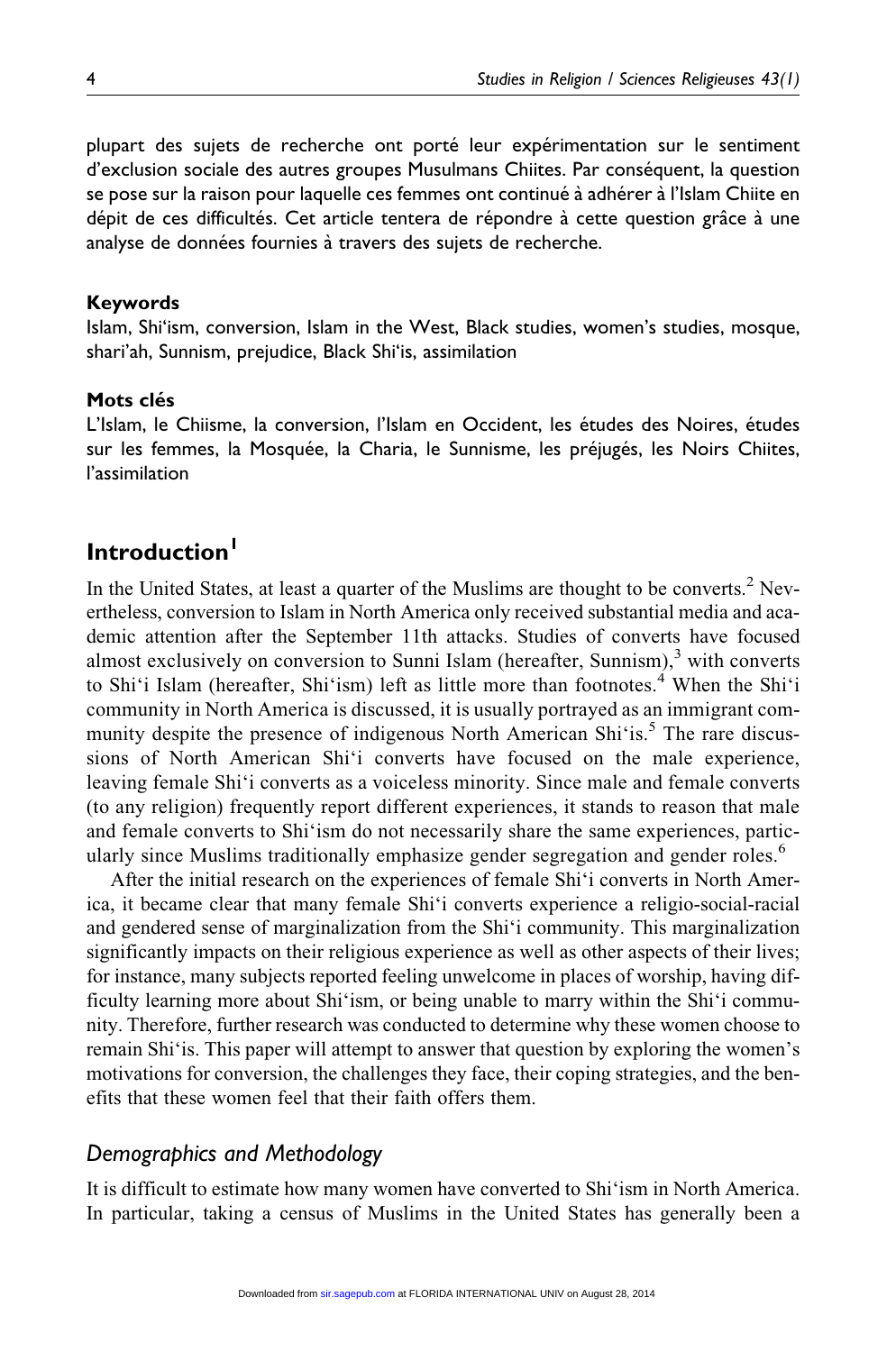challenge, since – given the political climate – many Muslims there are reluctant to answer questions about their faith, and most mosques do not keep records of attendance, nor do all Muslims affiliate themselves with mosques.7 Although the size of the Muslim population has been estimated by counting how many people hold traditionally Muslim surnames, identifying converts can be more difficult because converts often do not have recognizably 'Muslim' names and may be indistinguishable from their neighbors.

The 2007 Pew Research Survey, hailed as the first dedicated attempt to obtain detailed statistics on Muslims in America, estimates that 1.4 million adult Muslims live in America, of whom  $16\%$  identify themselves as  $\text{Shi'i}^8$ . The Pew Research Survey also estimates that 23% of Muslims in America are converts, and 6% of American converts are Shi'i (Pew Research Center, 2007: 3, 22). These rough figures produce an estimate of 19,320 to 96,600 Shi'i converts (both male and female) in America, or about 9% of the total Shi'i population. Since anecdotal evidence suggests that converts form far less of the Shi'i population (many women reported being the only convert in their locality), this figure is probably inflated. Although a reliable study on the composition of the Muslim population in Canada has not been conducted, it is likely that, in Canada, the percentage of converts to Shi'ism may be similar.

Since female Shi'i converts are not concentrated in any single region, it was not feasible to study them in-person at a particular mosque or in a particular city. Instead, this study was conducted via a voluntary survey distributed over the internet in two stages. The initial survey consisted of one page of open-ended questions regarding the respondents' reasons for converting to Shi'ism, their personal background, and their experiences as a Shi'i. Then, based on the narratives, a second survey was constructed to follow up on key issues. The second survey was six pages long and consisted of both qualitative and quantitative questions about the converts' personal background, conversion to Shi'ism, religious practice, affiliation with Shi'i groups, sense of belonging, and self-perception. The majority of the initial respondents completed the second survey (although several submitted complaints about the length of the survey). The surveys were e-mailed to Shi'i mosques in North America, posted on Shi'i websites, distributed on academic and faith-based e-mail lists focusing on Islam and Shi'ism, and circulated via Facebook.9 All questions were voluntary, and some participants elected not to answer some questions.

Forty-six surveys with sufficient data to analyze were returned  $-40$  from the United States, four from Canada, and two from women who declined to state whether they lived in the United States or Canada. The women identified themselves as White (28), Black (6), Latina (5), mixed race (3), Asian-American (1), Native American (1), South Asian (1), and decline to state (1). Two women said that they had been born outside of North America. These figures roughly mimic the ethnic distribution of the United States and Canada, with a higher percentage of Blacks, probably due to the increased spread of Islam among Blacks. However, since – particularly in the United States – the majority of converts to Islam are Black, the percentage of Black respondents suggests a disproportionately low rate of conversion to Shi'ism (as compared with Sunnism) among Black women.

The respondents ranged between the ages of 20 and 60, with the youngest conversion occurring at the age of 12, and the oldest at the age of 59. Most were in their thirties and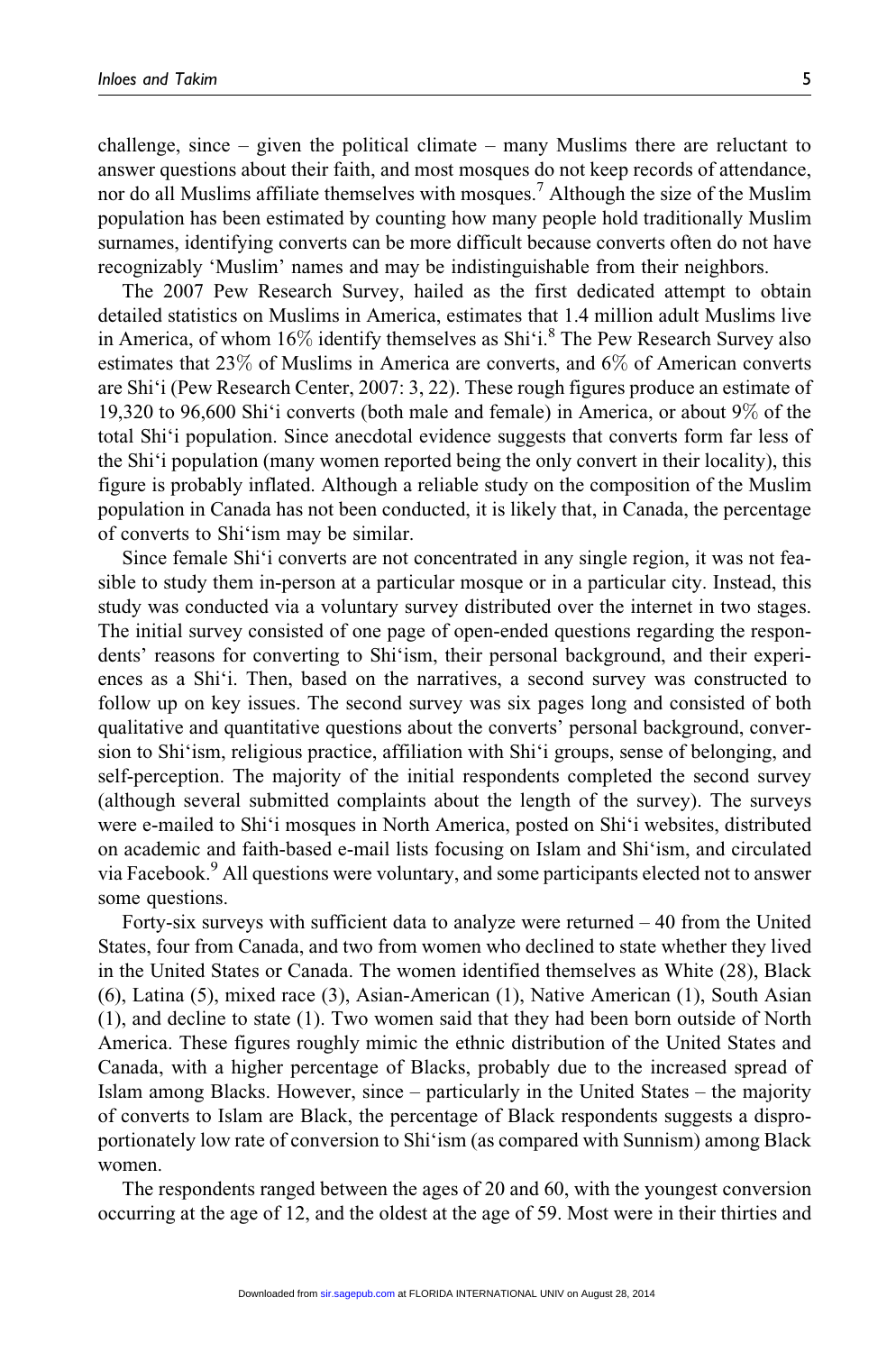had converted to Shi'ism in their twenties,<sup>10</sup> although 14 women had initially converted to Sunnism and, after a gap of two to five years, had subsequently converted to Shi'ism; 30 women had been practicing Shi'ism for more than five years, and six had been practicing for over 20 years. However, six women had also been practicing for less than one year and could be termed 'new converts.'

Most came from a Christian background. Although they were asked their prior religion, they were not asked their prior religious denomination. Nonetheless, 11 out of 31 volunteered that they had been raised Catholic.<sup>11</sup> This unusually high figure lends credence to the common speculation that Catholics are more attracted to Shi'ism than Sunnism due to similarities between Shi'ism and Catholicism, such as the veneration of holy personalities and a stronger religious hierarchy.<sup>12</sup> Equal thirds indicated that they had been very practicing, moderately practicing, and non-practicing Christians; and two mentioned that they had relatives who were priests. One woman also mentioned coming from a line of female preachers.<sup>13</sup> One formerly agnostic and one formerly Hindu woman also returned surveys. Most identified themselves as fully practicing Muslims, and only one said that she did not follow *shari'ah* teachings in her daily life.

Two tracks of conversion were represented in this study: conversion directly to Shi'ism (32 responses), and conversion first to Sunnism and then to Shi'ism (14 responses). The question arises as to whether migrating from one sect of Islam to another constitutes a true 'conversion' – and, in fact, two women said that they did not feel this was a 'conversion.' However, the women who had 'converted' from Sunnism to Shi'ism reported substantial adjustments in their theological, historical, and psychological outlooks, as well as in their patterns of worship and socialization. Therefore, the shift from Sunnism to Shi'ism can be viewed psychologically and socially as a form of conversion.

#### Why Convert?

Intellectual Conversion Narratives. The converts were asked to describe their conversion to Shi'ism in an open-ended manner. All but one of the respondents emphasized their intellectual acceptance of Shi'ism; they cited books they had read and said they had chosen Shi'ism because it 'made sense.' Converts from Sunnism to Shi'ism, in particular, discussed theological and historical differences between the two sects and cited pro-Shi'i polemical literature, such as the books by Muhammad al-Tijani al-Samawi,<sup>14</sup> which were mentioned by no less than four women. Respondents who had converted directly to Shi'ism also gave similar reasons for selecting Shi'ism over Sunnism. Two formerly Christian respondents said that they had converted to Shi'ism after engaging in missionary work to Shi'is, and several of the women said that they preferred Islam to Christianity because they felt that the Trinity was illogical. (A sample intellectual conversion narrative has been included in Appendix A.)

Intellectual conversion narratives are also common among converts to Sunnism and appear to be the preferred conversion narrative among Muslims in the West (Zebiri, 2008: 54–57; Van Nieuwkerk, 2006; Ezzati, 2002: 158–182). Therefore, some of the respondents may have highlighted the intellectual aspects of their conversion in response to expectations from the Muslim community. They may also have been demonstrating an internalization of the specifically Shi'i belief that the main tenets of the faith must be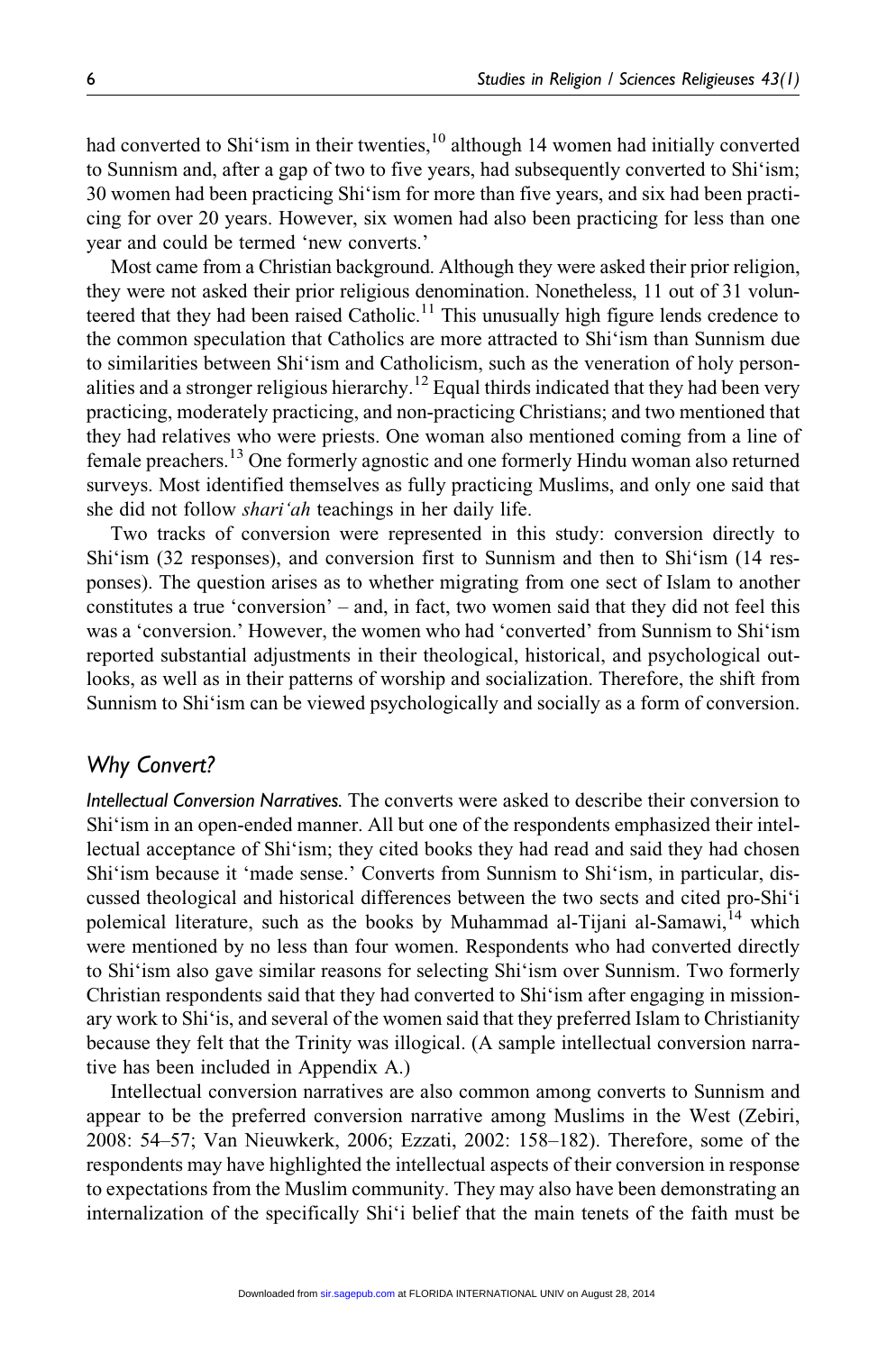arrived at individually through logic and reflection, and may not be followed blindly (Sobhani, 2001: 3).<sup>15</sup> However, regardless of whether or not the intellectual aspect of the conversion was truly the primary motivation, by providing intellectually oriented conversion narratives, these women showed that they are heavily invested in their belief on an intellectual level which is independent from their social experiences with other Shi'is. Therefore, this focus on independent intellectual conviction is likely to be a major factor in their retention in the faith.

Spirituality. Seven respondents also mentioned spiritual experiences (such as prayer, dreams, and miraculous signs) as a factor in their conversion, although they emphasized that their primary motivation for conversion was intellectual; one convert referred to her spiritual experiences as 'something of an icing on the intellectual cake.' Several who had converted from Sunnism to Shi'ism also said that their faith had become stronger after converting to Shi'ism or that they felt that Shi'ism offered them a greater sense of spirituality. Therefore, while not presented as the primary motivation for conversion, spiritual factors also appear to contribute to the women's retention in the faith.

Social Justice. Surprisingly, none of the respondents indicated (directly or indirectly) that a desire for social justice was influential in their conversion. This is unusual since many studies assert that the desire for social justice has been critical in the spread of Islam in North America, especially among Blacks and women (Curtis, 2009: 31-34).<sup>16</sup> In particular, it has been found that Black women have seen Islam as an alternative to the secular society which perpetuates their invisibility (Mendes, 2011: 53). Social justice would seem to be a more critical factor in conversion to Shi'ism since Shi'i devotional practice places a stronger emphasis on the value of social justice; $17$  for instance, every year on 'Ashura, Husayn ibn 'Ali (the third Shi'i Imam) is commemorated for his willingness to sacrifice his life to stand up against an unjust tyrant. Nevertheless, the desire for social justice was not mentioned in any of the conversion narratives. Since most of the respondents (including all of the Black respondents) reported experiencing racial discrimination in the Shi'i community, and some reported experiencing sexism as well, it is possible that none of these women mentioned the desire for social justice as a factor in their conversion simply because – despite Shi'i ideals – they did not experience it among Shi'is.

Intermarriage. Among Shi'is, it is commonly assumed that women convert to Shi'ism because they are married to a Shi'i man.<sup>18</sup> However, in the initial survey, only one of the women said that she had converted because of marriage. To test this hypothesis, in the second survey, the women were asked specifically whether a Shi'i male partner had influenced their conversion, and 43% answered in the affirmative. Nevertheless, they emphasized that the decision to convert had been their own and that they had investigated Shi'ism independently prior to conversion. For instance, a common scenario was:

The first Shi'i that I met and made friends with was my husband. He married me with the understanding that I was not Shi'i, but I was clear I was not Sunni either. After we were married for a little more than a year, I met one of his elder friends. We started talking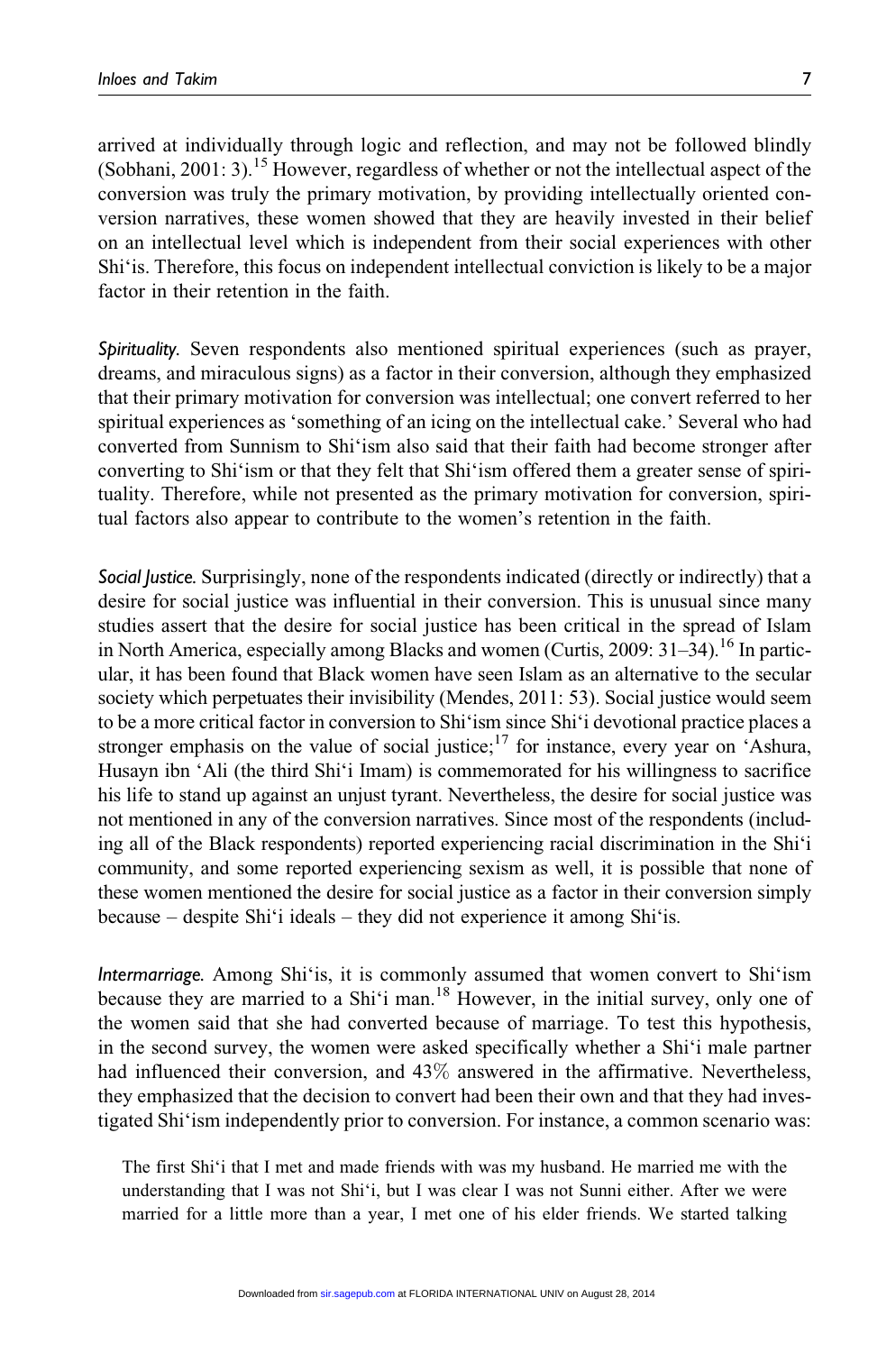religion, and I could not get enough from him. His passion for what he was saying was genuine. This renewed my studies and direction of learning. (White, American, 30s)

Some women also warned that converting 'for the sake of a man,' rather than genuinely converting from within, would lead to de-conversion in the future. The de-emphasis on marriage as a factor in conversion suggests that these women viewed conversion due to marriage as an undesirable conversion narrative. Instead, they preferred to emphasize their own independent agency and ownership of their own faith. These respondents' perception of themselves as independent agents in their conversion may be one reason why they continued to practice Shi'ism after some of these marriages failed: 13 respondents (approximately one-fourth of the sample group) reported divorcing a Shi'i husband. In addition, several respondents converted in spite of a man: one respondent became more religiously practicing than her nominally Shi'i husband and ended up divorcing him; several others, who were married to Sunnis, reported marital problems due to their conversion.

It has been theorized that single women convert to Islam to increase their chances of finding a husband. Within the Sunni community, female converts appear to marry quickly and are sometimes viewed as more desirable spouses than non-converts (Zebiri, 2008: 224). However, the women in this study who were single at the time of conversion expressed severe difficulty in finding a Shi'i husband. Respondents who had been involved in both the Shi'i and Sunni communities attributed the difficulty to stronger taboos against intercultural marriage among Shi'is as well as the smaller pool of available men. One woman graphically compared attitudes towards marrying convert women to attitudes during the North American slave trade:

The slave masters in America would have their European wife at home. She was the mother of their children and the society wife. But, when the slave master wanted to have 'fun' or have 'a good time,' he would make his way down to the barracks and select one of the slave women to be his company for his desired time. Although, history does point to some slave masters who actually fell in love with a female slave and moved her up to the 'house' to be his permanent wife.

This same ideology exists amongst many Muslim men, that a western Muslimah is 'Mrs Right Now' or is good for *mu'tah* [temporary marriage] but not for permanent marriage.<sup>19</sup> There is also a belief that Western women are loose, have an animalistic understanding of morality, can't be trusted, will return to their old ways and will not make good mothers.

Not only do some men think like this, there are numerous females from different cultural backgrounds, who exhibit these same limited understandings of Western women. Some of them even encourage their sons who are studying overseas to seek companionship with a Western Muslimah, until they come back home and marry their cousin or whoever has been selected for them. (Black, Canadian, 40s)

These respondents' spinsterhood is ironic since Islamic teachings emphasize marriage as 'half of faith' and prohibit any type of physical relationship outside of marriage.<sup>20</sup> Nonetheless, it is indicative of the social challenges that these respondents faced after conversion.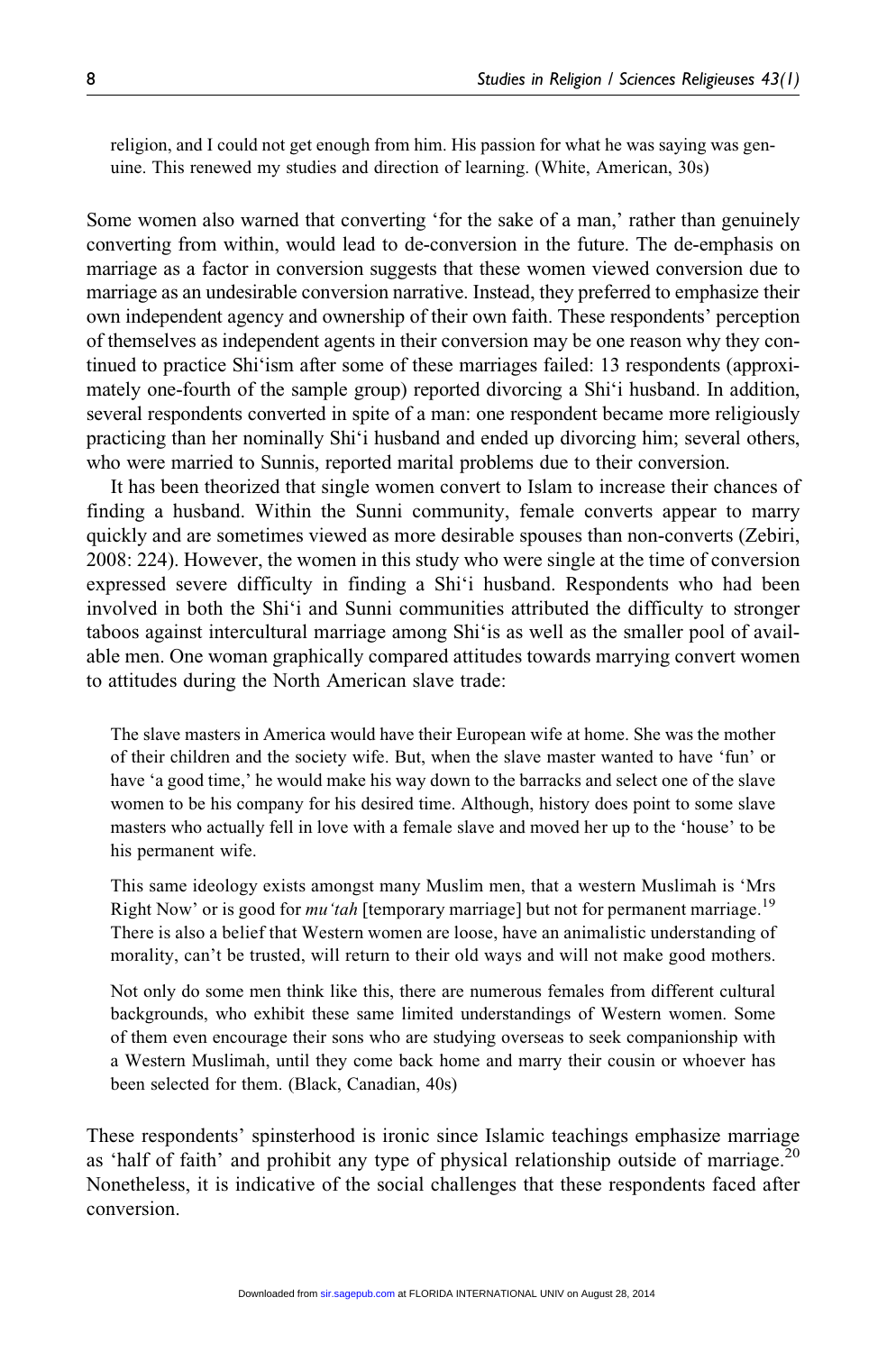#### After Conversion: The Challenges

Most of the respondents described a moderate to severe sense of exclusion from the Shi'i community for racial, cultural, and linguistic reasons. In addition to feeling socially excluded, some also experienced difficulty in learning more about the faith due to the infrequency of religious services in English. Respondents who had converted first to Sunnism and then to Shi'ism reported a much stronger sense of belonging among Sunnis, and so a discussion of their experiences in Sunnism is helpful in highlighting the specific challenges Shi'i converts face.

The Sunni versus the Shi'i Experience. Converts to Sunnism often describe the overwhelming sense of brotherhood and sisterhood they experience in the Sunni community as 'one big family' – so much so that it has been speculated that people convert to Sunnism to experience this sense of belonging (Haddad, 1991: 33). Female converts to Shi'ism do not appear to share the same experience. Respondents who had participated in both the Shi'i and Sunni religious communities concurred that they had felt much more welcomed and accepted among Sunnis, who had also provided material support to new converts, such as religious books and transport to the mosque. In contrast, they complained of racism in the Shi'i community and likened Shi'i mosques to 'cultural clubs' rather than houses of worship.

Because of this, one might expect that the converts would continue to associate with Sunnis. However, after their conversion, most experienced rejection from the Sunni community, such as losing friends or being asked to leave Sunni mosques. Additionally, the differences between Shi'i and Sunni religious practices impel converts to worship with Shi'i rather than Sunni Muslims. While the Sunni devotional calendar is typically limited to the Friday prayers and the two Eids, the Shi'i devotional calendar includes numerous days of observance, as well as specific prayers for certain days, such as Du'a Kumayl, which is recited in congregation on Thursday nights. While these extra observances are not religiously mandatory, they form the heart of Shi'i devotional practice, and so most practicing Shi'is – converts or otherwise – choose to participate in them. Therefore, converts must either join the local Shi'i community or worship alone, risking a sense of isolation. Due to geographic or social isolation, some of these converts were worshipping alone.

Since both Shi'is and Sunnis hail Islam as God's final revelation 'for all people of all times,' why do converts report such striking differences between the two communities? Why are many North American Sunni mosques and organizations (such as CAIR and  $\text{ISNA}<sup>21</sup>$  seen as establishing an 'American Islam,' while Shi'i mosques are still viewed as immigrant-only zones? Demographics, history, and the role of language in popular Shi'i expression offer insight into this question. Sunnis come from a broad variety of ethnic, linguistic, and cultural backgrounds, and major Sunni mosques usually serve worshippers from a variety of ethnic backgrounds. Additionally, the Sunni community has a large number of North American adherents (converts or the descendants of converts), especially among African-Americans (only  $2\%$  of whom identified themselves as Shi'i in the Pew Survey) (Pew Research Center, 2007: 21).

In contrast, Shi'is have historically been concentrated in only a few regions worldwide, and so most Shi'i immigrants to North America are Iranian, South Asian, Iraqi,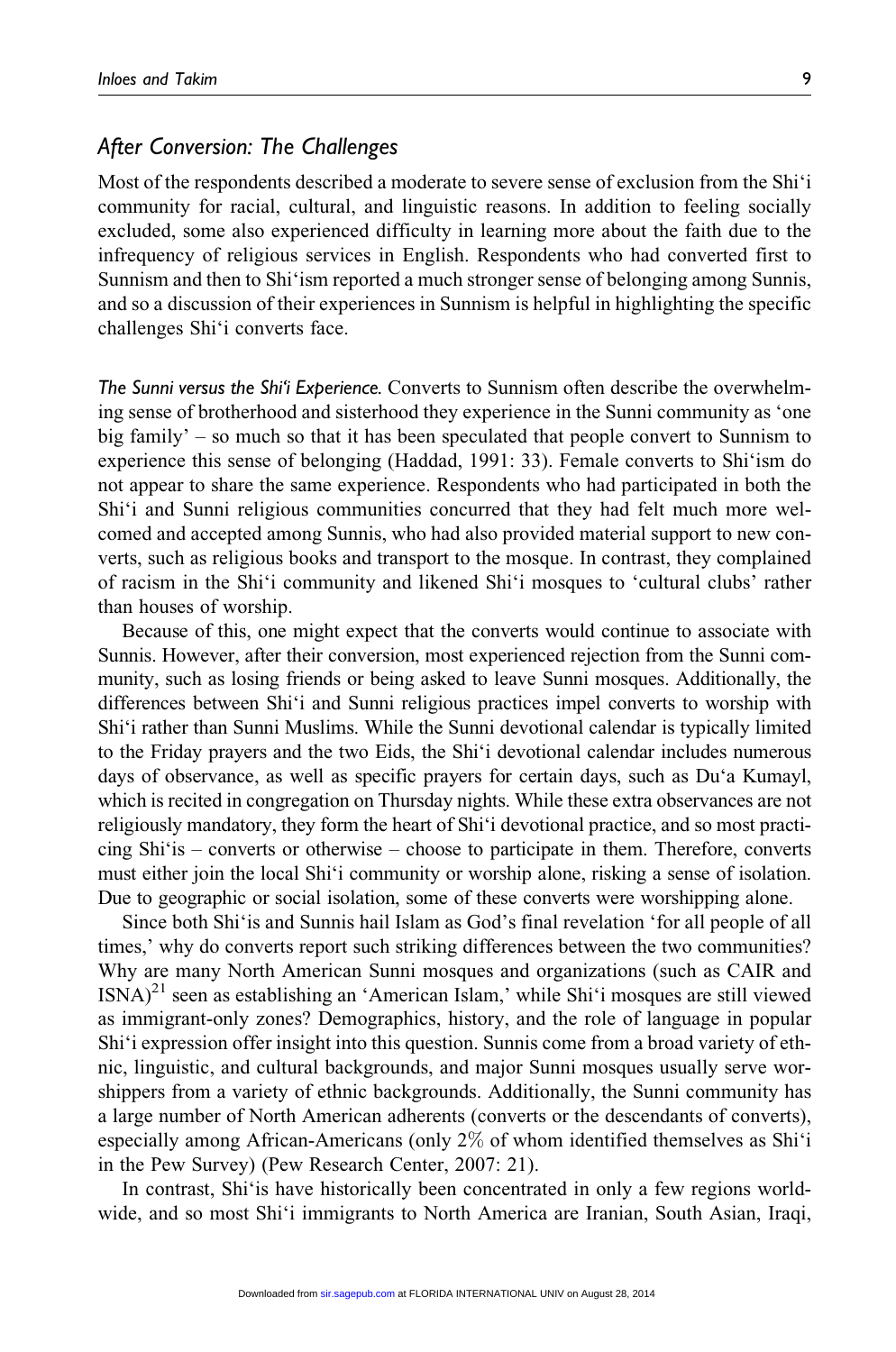or Lebanese.<sup>22</sup> Lack of resources and a dearth of leadership within the convert community have made many converts dependent on immigrant Shi'is, who have largely presented their own cultural understanding of Shi'ism in North America. Furthermore, due to centuries of persecution and a desire to maintain their distinct minority identities, Shi'i communities are generally inward rather than outward looking, more concerned with self-preservation rather than expansion; for instance, a 2009 study found that Shi'i mosques in America overwhelmingly dedicated their financial resources to communal activities rather than outreach efforts or serving the needs of converts (Takim, 2009: 186). Similarly, all the women (except for the two associated with Shi'i convert organizations) reported a complete lack of encouragement or support in becoming Shi'i. As a result, many women described being Shi'i in spite of the community rather than *because* of it.

The use of language also results in a crucial difference between the Shi'i and Sunni experience. While both Shi'i and Sunni Muslims recite the ritual prayers (salat) and the Qur'an in Arabic, the average Sunni convert can expect to obtain religious books, attend religious classes, and listen to religious sermons in English – and, indeed, many women mentioned that Sunni educational materials were far more available in English. However, Shi'i popular religious expression emphasizes non-liturgical texts such as poetry, elegies, eulogies, and sacred narratives; and most Shi'is – including some converts – find the English language ill-adapted to these forms. Primarily immigrants, Shi'i religious leaders are often selected on the basis of their ability to provide services in languages other than English and are typically not expected to preach fluently and convincingly in English, although some do. Therefore, Shi'i communities tend to segregate linguistically, and most women indicated that Shi'i religious services were partially or wholly unavailable in English in their localities. When English-language services were available, they did not necessarily meet the long-term educational or religious needs of converts, and were often directed at the youth (Takim, 2009: 85). For instance, one respondent said that the problem was not finding English-language sermons but rather finding sermons that didn't 'assume Anglophones have the religious proficiency of first graders.'

An Ethnic versus a Faith Community. The above comparison shows that female converts to Shi'ism are less likely to experience a feeling of belonging in Shi'i faith communities; for instance, one woman reported that she learned a derogatory Urdu word for 'foreigner' before she learned the word for 'fasting.' Notably, of the five women who said they did not experience prejudice, three could be classified as 'brown' (Asian and Hispanic), and the other two said that they resembled Arabs or Afghans and were not immediately identified as converts; this suggests that converts who physically 'blend in' are less likely to face prejudice.

The descriptions of prejudice were copious enough to fill a small book; in fact, one woman requested that her response be distributed as a pamphlet to Shi'i mosques to raise awareness of the problem of racism. Most descriptions of prejudice were shared among women from all ethnic backgrounds. Many reported social discomfort, such as being ignored, stared at, or treated rudely at the mosque. Women who had attended many different mosques had better experiences at some mosques than others. Although they disagreed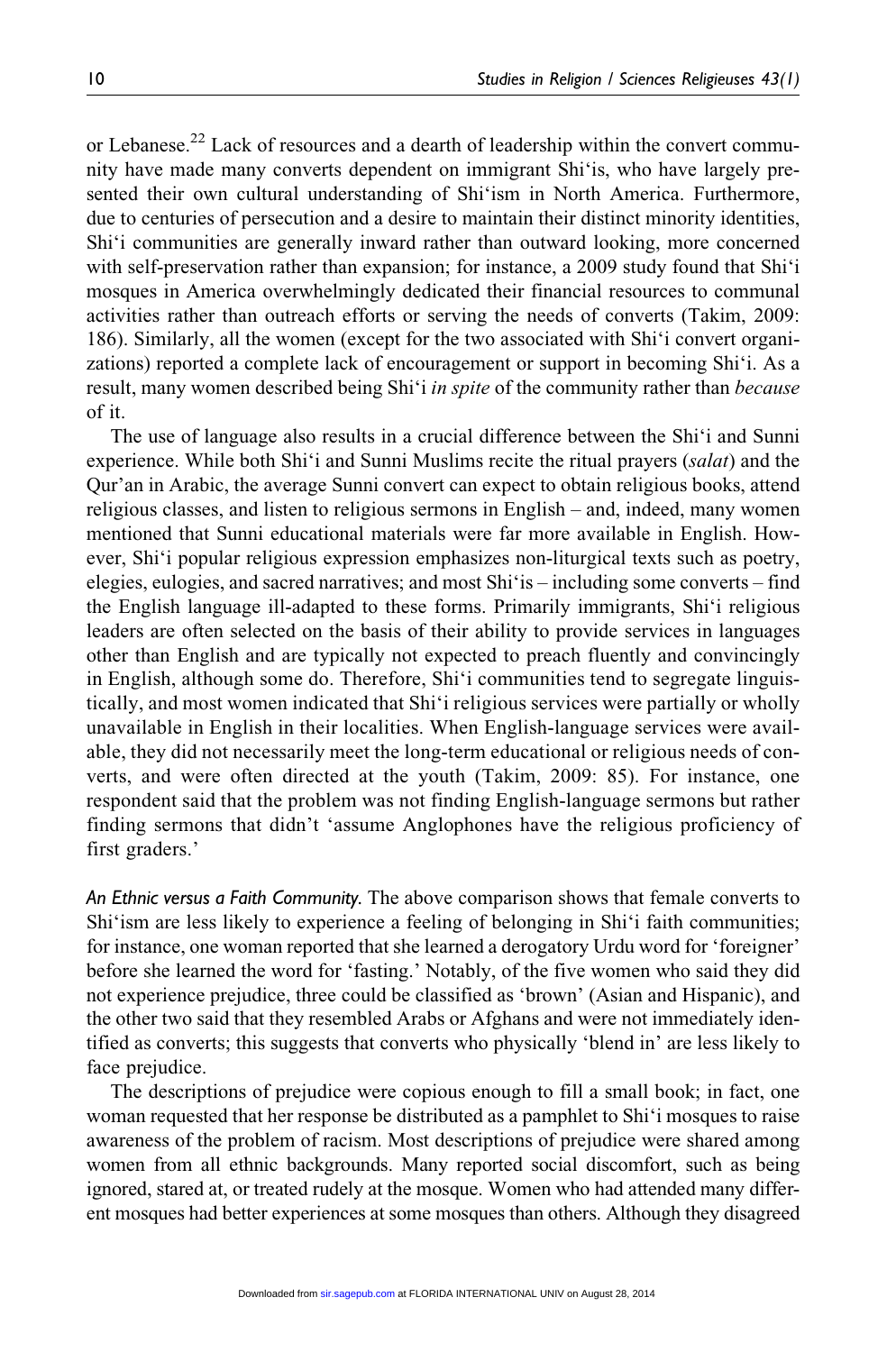as to which ethnic group was the most welcoming, the women agreed that they felt most welcomed in multicultural mosques – oftentimes in rural areas – where 'diversity was favored rather than discouraged,' and in mosques where sermons were offered in English. One said she felt most comfortable at mosques where her fellow worshippers would talk to her.

Many women interviewed – even those who had been practicing for over a decade – also reported being treated as if they were ignorant of the fundamentals of the faith, or as if they were less intelligent – which led one to write that she wished non-converts would 'drop the patronizing attitude, please.' Other women reported frequent (and, as one put it, 'annoying') questions about their conversion, and being treated differently from nonconvert women, such as being sent to the men's side of the mosque.

The women also faced a challenge unique to their gender – being subjected to the stereotypes of Western women as sexually adventurous and easily available. They complained of being the recipients of this stereotype from other women, who assumed they had a promiscuous past (one reported being publicly asked three times about her virginity). Others expressed some disillusionment about being approached by Shi'i men for relationships that would have been considered inappropriate for non-convert women, as alluded to in the above section on the difficulties they experienced in marrying within the Shi'i community. They also expressed frustration at the stereotype that they had converted for a man. A typical response read:

There is the ever present perception that I'm a 'whitie' who converted 'cuz I met a Muslim man and married him and then converted for him ... my already being Muslim tends to confound most of these people. (White, American, 30s)

Ironically, this respondent indicated elsewhere in her survey that most women convert for a man. She was not alone in both critiquing and assimilating this belief.

Racism. The above concerns were shared among ethnic groups. However, when asked about racial discrimination in the Shi'i community, most women concurred that Blacks received the worst treatment, particularly in social situations and when searching for a spouse. As one respondent wrote:

The way that Black Muslims – whether they are Black Americans, Black English, or Black African – are sometimes treated by born Muslims is absolutely despicable. The racism that sometimes seethes from some born Muslims makes me physically ill. (White, American, 30s)

Black Shi'is have often reported being 'othered' – exhibiting that shared religiosity is simply not enough to draw Blacks into the realm of acceptability for immigrant Shi'is, who may prize ethnic-cohesion over universal brotherhood (Mendes, 2011: 46). However, racism did not only come from born Shi'is; a couple of women also mentioned racism among converts themselves.

White converts, on the other hand, reported a different type of discrimination – being the object of 'fawning' or being treated like a 'novelty.'23 The tangible eagerness in the superficial embrace of White converts may reflect a third world 'inferiority complex'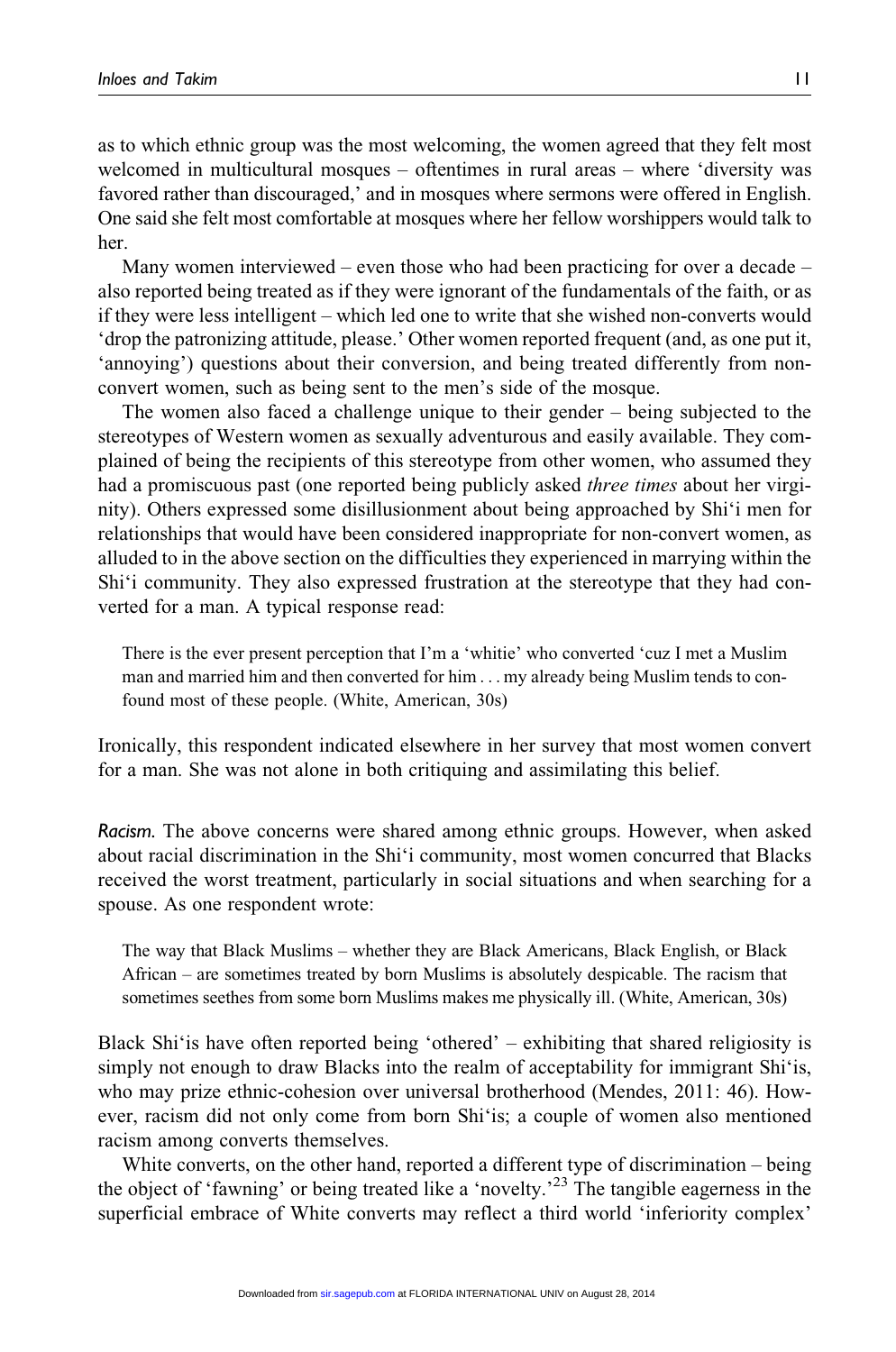which places whiteness on a pedestal as the 'ideal,' and, as a result, a White convert is seen as a compliment to Islam – but still as an outsider. While a couple of new converts presented this as positive rather than negative attention – for instance, saying that born Muslims would get 'happy and excited' at meeting a White convert, long-term converts (of all ethnic backgrounds) saw this as backhanded praise. For instance, one wrote:

A sister asked me if I was a convert. 'Yes,' I said. Then I looked at her and asked the same question. She got all flustered, her cheeks turned a shade of red, and her eyebrows furled as she responded, 'Ohhhh, no! I'm not a convert. No, I'm a born Muslim, no! No! No!' All of a sudden it wasn't a good thing to be a convert. (Black, Canadian, 40s)

Overall, this racially based positive attention also made them feel different from the rest of the community.

Given that Islam – both Shi'i and Sunni – unequivocally condemns racism, why do Black and White female converts receive such different treatment? First, like other immigrants, immigrant Shi'is may try to 'become White' as a strategy to improve their socioeconomic status. In doing so, they may adopt North American racial stereotypes. This idea was supported by one respondent, who said that she felt that North American converts were treated according to the 'same racial hierarchy which permeates North America,' with 'White male converts at the top of the convert hierarchy.<sup>24</sup> Second, global media present White culture as the sole legitimate culture of North America, and so immigrants come to America assuming they must conform to White cultural norms. Third, during the colonial era, many Muslims developed a sense of inferiority to the European colonialist powers, which were perceived as technologically, politically, and culturally dominant. This attitude still persists today, and two women specifically used the word 'post-colonial' to describe the marked difference in reactions to Black and White converts. Lastly, despite the Islamic taboo against racism and the close relationship between early Islam and Africa, stereotypes used against Africans in some historically Shi'i regions have pre-modern roots. $25$ 

#### Responses to the Challenges

Despite these negative experiences, these women continued to affiliate themselves with Shi'ism. A number of coping strategies were identified throughout the survey process and will be discussed below.

Cultural Assimilation. Most respondents reported adopting various aspects of 'traditional' Shi'i cultures, such as clothing, food, or language. A minority consciously felt that cultural assimilation was necessary and blamed converts who did not fit in for not trying hard enough. For instance, one wrote:

I blend in with the community because I made myself a part of it. I took the time to learn the language ...I've seen sisters who refused to learn Farsi or learn the customs after being married for over 20 years. They were stand-offish to people in the community, and then complained that people weren't as accepting of them. (White, American, 50s)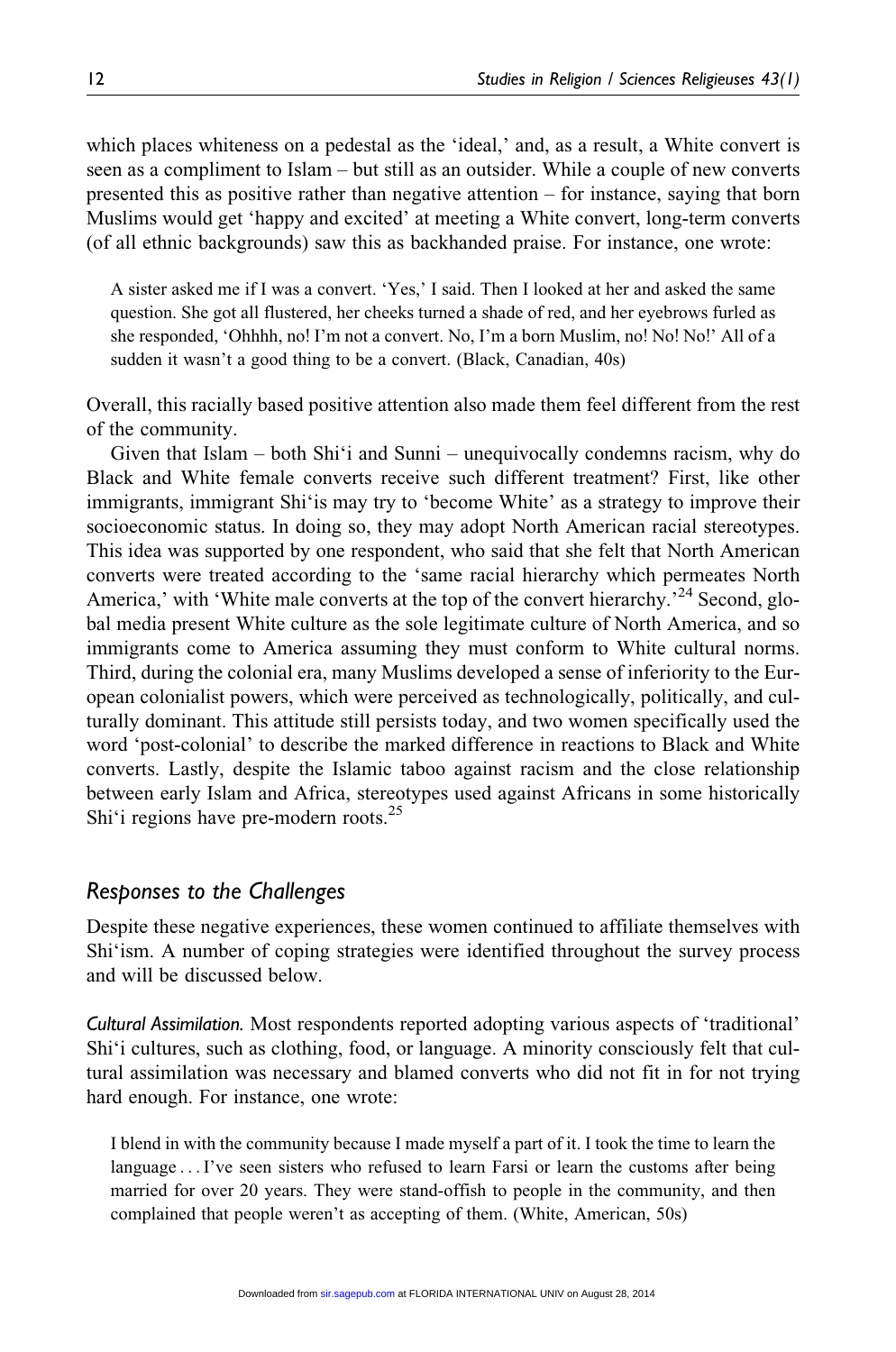On the opposite end of the spectrum, one expressed resentment that she should have to assimilate and actively refused to do so. Respondents who had converted before the age of twenty described a more organic process of cultural assimilation due to social interaction. Women in intercultural marriages also said they had adopted cultural practices from their husband's culture for the sake of their marriage and to pass on the husband's cultural identity to their children; these responses suggest that, in marriages in the Shi'i community, the man's cultural identity is expected to dominate.

A surprising half of the women surveyed indicated they had learned at least some spoken Arabic, Persian, or Urdu (with the exception of merely learning to recite Arabic, which Muslims commonly learn in order to read the Qur'an). While some had taken classes, others learned through socializing with native speakers and asking what words meant or looking words up in a dictionary. Some had also learned through marriages with native speakers. All but one felt that learning these languages was extremely helpful for social integration, religious education, and participating in communal religious expression, to the degree that one convert said that classes in Arabic, Persian, and Urdu should be offered to new converts.

Women's Ceremonial Gatherings. The dynamics of cultural inclusion and exclusion figured significantly in the respondents' discussions of their experiences at female-only ceremonial gatherings (such as *majalis* and *sofrehs*).<sup>26</sup> These gatherings often provide the primary forum for religious expression among Shi'i women, who do not usually give public sermons or recitations at the mosque (Aghaie, 2005). However, because Shi'i law does not prescribe specific rituals for these gatherings, customs vary from culture to culture. Among immigrant Shi'is, these gatherings serve secondary purposes, such as reinforcing boundaries of inclusion and exclusion in the cultural community; defining class and hierarchical relationships; and facilitating arranged marriages (Spellman, 2005: 81–84).

Perhaps due to these secondary purposes, the women had mixed feelings about attending these gatherings. About half reported being invited to and enjoying these gatherings. These women appreciated the spiritual and social aspects as well as the emotional intimacy found among women. As one wrote:

I love being in the company of other Shi'a women, even ones who aren't as obviously observant as I am. I don't usually care that much if the gathering is in a language that I can understand. I think there is a bond we share, especially when we are out of the sight of men, which transcends language and culture. It's a bond of both faith and femininity. (Black, American, 30s)

Several women felt that attending these gatherings helped them integrate more into the Shi'i community despite ethnic differences, and that these gatherings were a more comfortable space for socialization than the mosque. Some women also hosted these gatherings, and two reported giving sermons and providing ritual recitations at them. For these women, participation in these gatherings offered a sense of inclusion in the community and a means of expressing their faith specifically as women.

However, other women experienced a sharp sense of cultural exclusion at these gatherings. For instance, one wrote: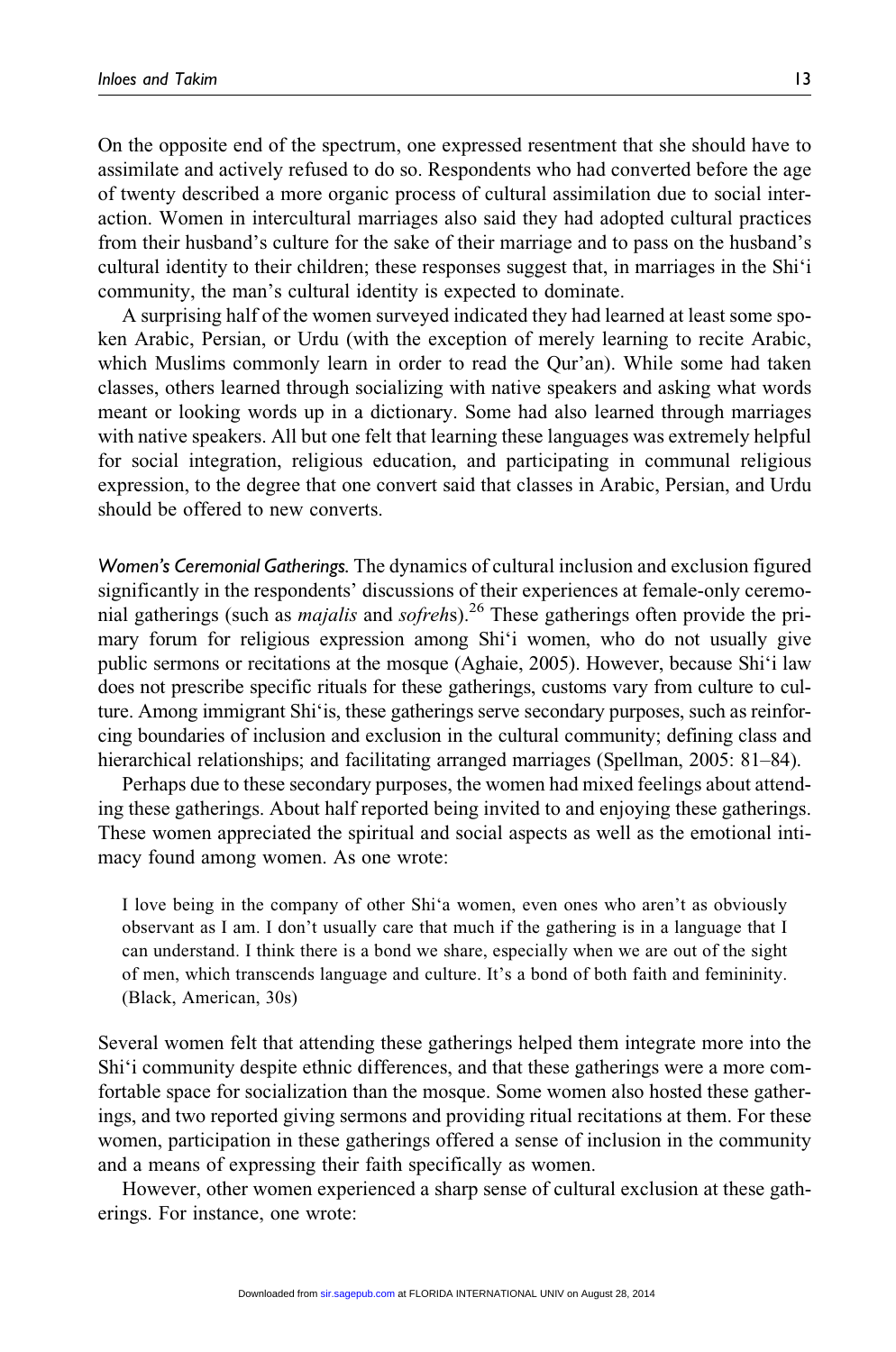I had never been to a majlis ... Everyone was Pakistani but me. All the women started talking in Urdu, which I do not speak. One of them turned to me and said, 'Sorry, we should be speaking English so you can understand.' She then turned back to her friends and continued speaking in Urdu. The whole *majlis* was conducted in Urdu. No one translated any of it to me, even after they were done ...I have never been back to any gathering and probably will not. (White, American, 30s)

Others expressed timidity, saying they would only go if another convert came with them. When asked why they did not host these gatherings themselves instead, they indicated that they 'lacked confidence' or 'didn't know what to do.' These responses point to a larger problem in North American convert Shi'i expression: converts who do not want to adopt the traditions of other Shi'i cultures have no North American Shi'i customs to fall back on, and so they are left without a 'roadmap' explaining how they should commemorate Shi'i holidays in a manner which is true to their own culture. For these women, participation in these gatherings resulted in a greater sense of cultural alienation.

A Convert Mosque? Given the sense of alienation and pressure to culturally assimilate that most women reported, one might expect that they would prefer a convert-only Shi'i mosque where they could create their own space to share the prejudicial treatment they contend with in both the religious and secular-public spheres. However, while the women agreed that existing mosques needed to do more to serve new converts, they were split as to whether a convert-only mosque should actually be built: while 17 adamantly supported the need for a convert-only mosque, 15 vehemently objected to the idea, although many of them described positive experiences at female-only convert study circles. No difference was found in the responses between new and long-term converts.

The reasons why some would prefer a convert-only mosque should be self-evident. Two women – both of whom expressed an atypically high sense of acceptance in the Shi'i community – reported positive experiences with convert organizations: one, an African-American Shi'i mosque; and the other, the Path of Light organization in Canada. Many said they felt they would 'fit in' better in that type of environment, or that converts understood each other better. Others pointed to the need for Englishlanguage sermons and the need for scholars or speakers who understood their own cultural backgrounds; they also added that they felt their type of religious center would better serve the needs of the children of immigrants as well. In addition to the need to provide support for new converts, one also mentioned the need to fulfill the long-term educational and social needs of converts. Finally, one respondent said she wanted to use the organizational experience she had gained as an active member of a church community in the Shi'i community but felt that she currently did not have the opportunity to do so.

Why converts would oppose a convert-only mosque may seem less self-evident. Most held that racial and cultural unity was a basic tenet of Islam, and that they should not violate it (even if other Shi'i groups did). One asked rhetorically whether the Prophet Muhammad had created separate mosques for the *muhajirin* and the *ansar* (the immigrants to and residents of Medina, the seat of the first Islamic community) and continued: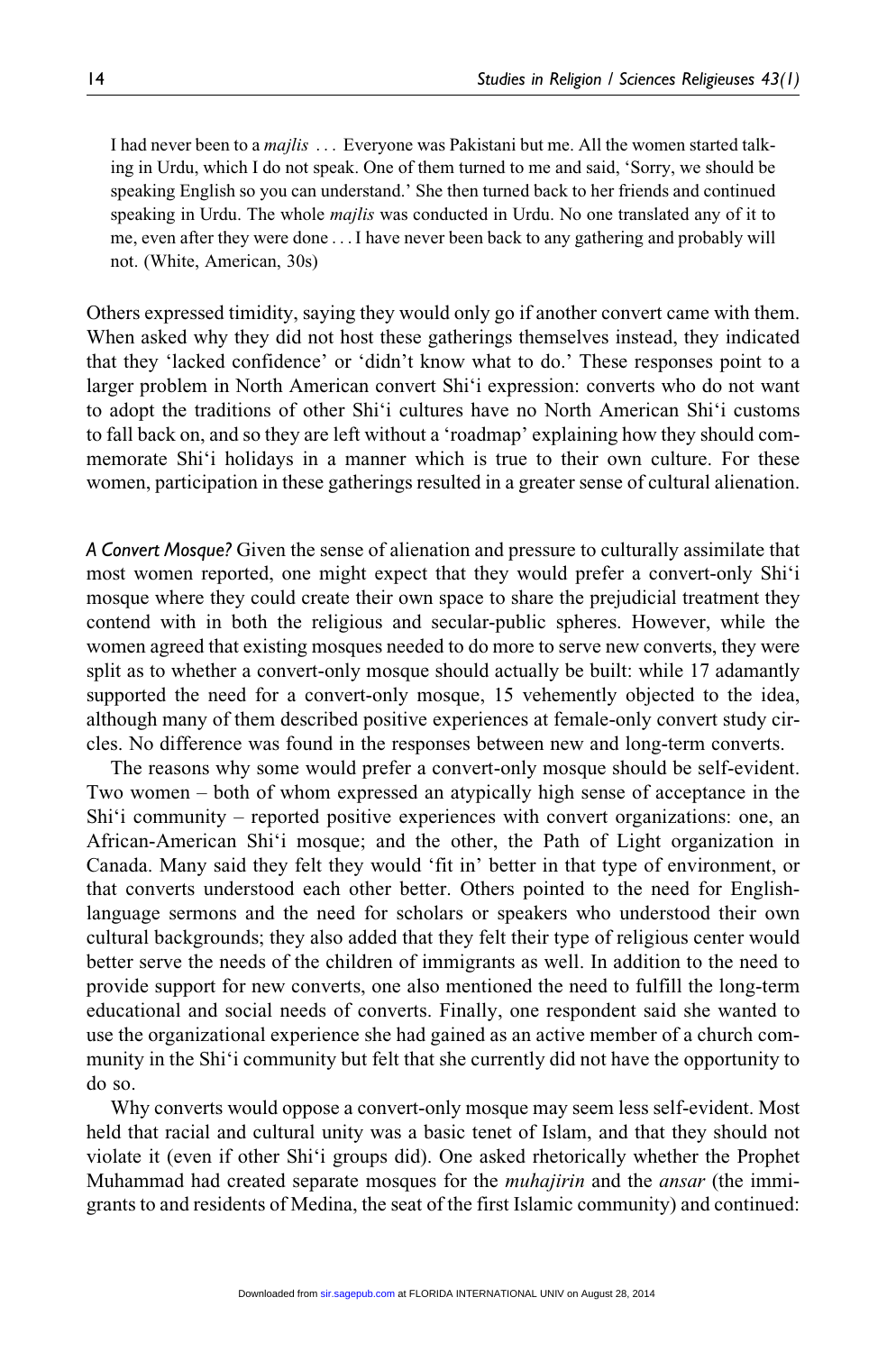No, he made them observe a pact of Islamic brotherhood. Our job is to purify our hearts, homes and communities...Islamic communities can NEVER be successfully formed and sustained purely on the basis of racial or cultural segregation. (Black, American, 30s)

Upholding this ideal was difficult for one respondent, who had been told by a local Shi'i religious scholar that converts should start their own mosque rather than attend his mosque. Although deeply insulted and disillusioned, she retained her original belief that ethnic and cultural segregation are un-Islamic.

In addition to the desire for unity, some women said they would not want their own 'convert mosque' because they enjoyed cultural diversity. A few tactfully indicated that born Muslims could learn from convert Muslims. Three also volunteered that they had been practicing Islam so long that they no longer felt like converts, although they were still treated like converts. One said that she did not 'associate with people based on how they became Muslim,' and several felt that convert-only gatherings could turn into a 'destructive force' by 'feeding off of one another's anger [at rejection from the community] and supporting each other in judging a culture or religious element, rather than trying to help each other be more understanding, compassionate, and open-minded.' Five women also said that convert Muslims should learn from born Muslims (rather than the other way around), and others feared that converts would be more easily misguided or would make up their own rituals.

Therefore, while existing convert organizations (such as the Path of Light and femaleonly study circles) serve as a support network for Shi'i converts, and convert-only Shi'i mosques might provide a solution to the sense of social exclusion felt by many converts, not all Shi'i converts are in favor of that solution.

Perceptions of Religious Authority as Female Converts. The sharply differing responses regarding a convert-only community point to a broader divide in perceptions on converts' ability to take leadership roles in their adopted faith. Presumably, a convert who feels that she 'owns' her faith would be more likely to remain in the faith despite experiencing difficulties due to her conversion. Do female Shi'i converts perceive themselves as having the legitimacy to define their own religious experience? Or do they feel that religious leadership must be maintained by non-converts, or by men? These questions are by no means limited to Shi'i converts; rather, they are questions shared by women of all faiths, particularly in the present era.

Since most positions of Shi'i religious leadership are held by men, the gender aspect of this question cannot be ignored. A handful of North American male converts have attended Shi'i seminaries and graduated as religious scholars, wearing the traditional turban and robe.<sup>27</sup> Others have obtained academic degrees in Islamic studies. Therefore, it stands to reason that the question of authority is less pertinent to male converts, who appear to enter the faith with the expectation that they can and should train themselves to take on the same leadership roles as born Muslim men.

The few women who reported taking significant leadership roles in the Shi'i community, such as being a member of a mosque board or engaging in frequent public speaking, seemed more conscious of their position as women rather than as converts, and they described taking leadership roles as an 'uphill battle' due to their gender. This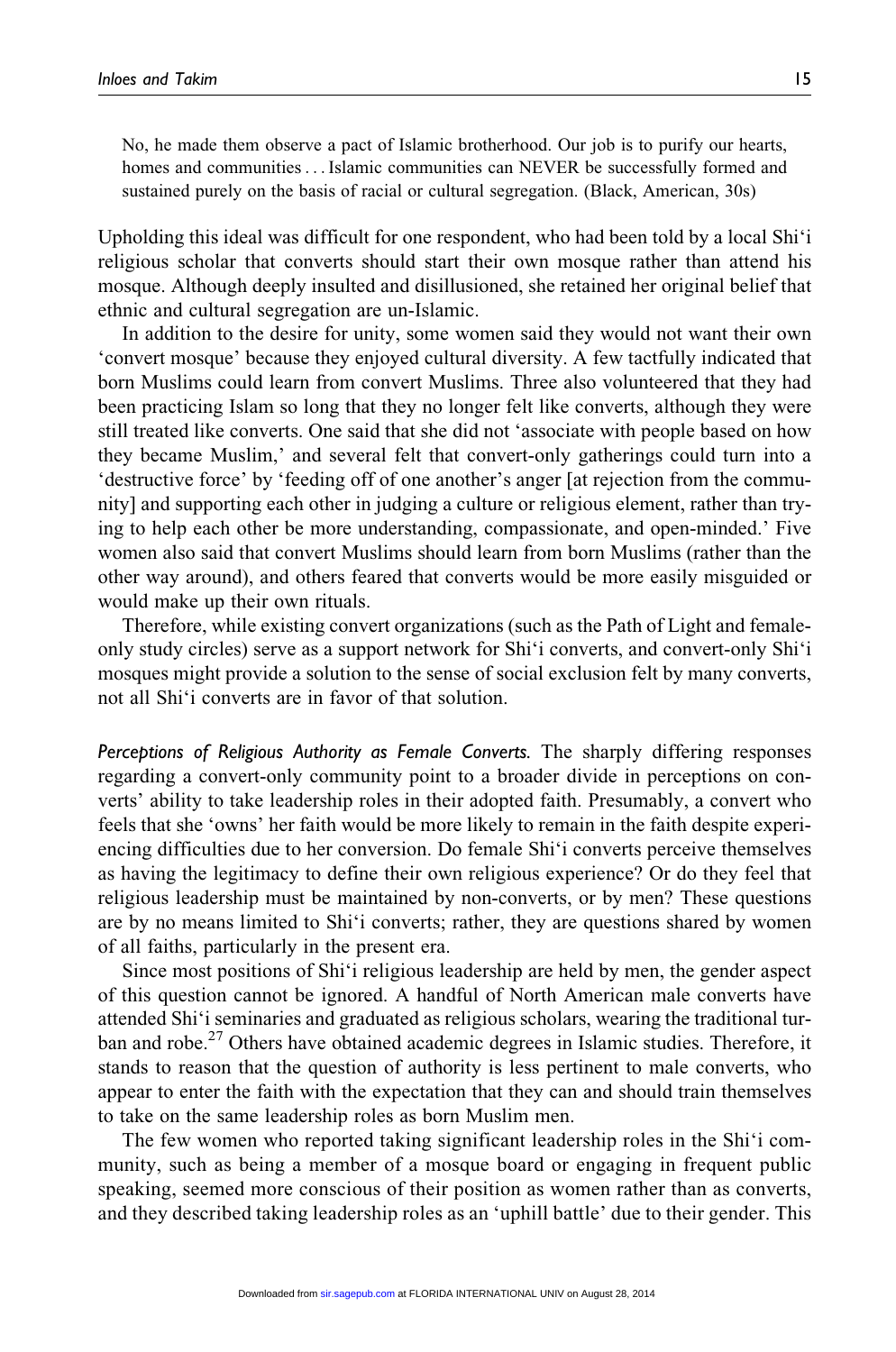is not surprising since Shi'i women, in general, are not encouraged to take public leadership roles; one respondent called the Muslim community a 'boy's club.' Additionally, women are expected to prioritize domestic responsibilities over community service. Furthermore, traditional seminary education is gender-segregated, and women do not have the access to the same educational opportunities that men do. Nonetheless, two women reported studying overseas in traditional Islamic seminaries for women, and two other women (one of whom was a single parent) reported obtaining graduate degrees in religious studies, thus suggesting that a minority of women are able and willing to make the sacrifices to accomplish these goals.

Although only a few reported taking active leadership roles in the Shi'i community, about half reported making other contributions, such as teaching weekend school or writing articles. Although less visible, these contributions indicate that these women did feel a sense of ownership of the religion and saw themselves as having the right to define their religious experience and the religious experience of others. Therefore, despite the dual obstacles of being both converts and women, most of the respondents did contribute to shaping the Shi'i community around them, thereby reinforcing their personal connection with their faith.

Online Shi'i Communities. One additional area of contribution – other than the above – was in the online Shi'i community. For instance, four women administrated Shi'i chat boards or e-mail lists. About half of the women identified themselves as participants in these groups, with a quarter indicating that they participated in online Shi'i groups more than in-person Shi<sup>t</sup>i groups.<sup>28</sup> Some participated online to keep up with the latest religious rulings or for social support; in particular, one respondent identified the Revert Muslims Association as a 'place of support.<sup>29</sup> Others participated online because they felt rejected by local Shi'is, or were geographically isolated from other Shi'is.

Several women who had once been active online participants reported making the conscious decision to terminate their participation because they felt that online Shi'i communities fostered negativity, which then had a deleterious effect on how they interacted with other Shi'is in real life. These responses suggest that while the internet may offer some support to new converts, it cannot substitute, in the long term, for participation in a real-life religious community. However, it does provide a special forum for Shi'i convert women to obtain religious knowledge and emotional support, and to contribute to and take leadership roles in the Shi'i community without facing resistance due to their gender or their status as converts.

Self-perceptions as Women. The women were asked whether their perceptions of themselves as women had improved, worsened, or stayed the same after conversion; and how. None of the women said their perceptions of themselves had worsened. Ten of the women specifically said that their self-perceptions as women had not changed, and about half said that their self-perceptions as women had improved. Four expressed a deeper appreciation for their own femininity and said that they now felt free to express themselves as women instead of feeling pressured to downplay their femininity to compete in a man's world. Some also said that they felt more empowered as Muslim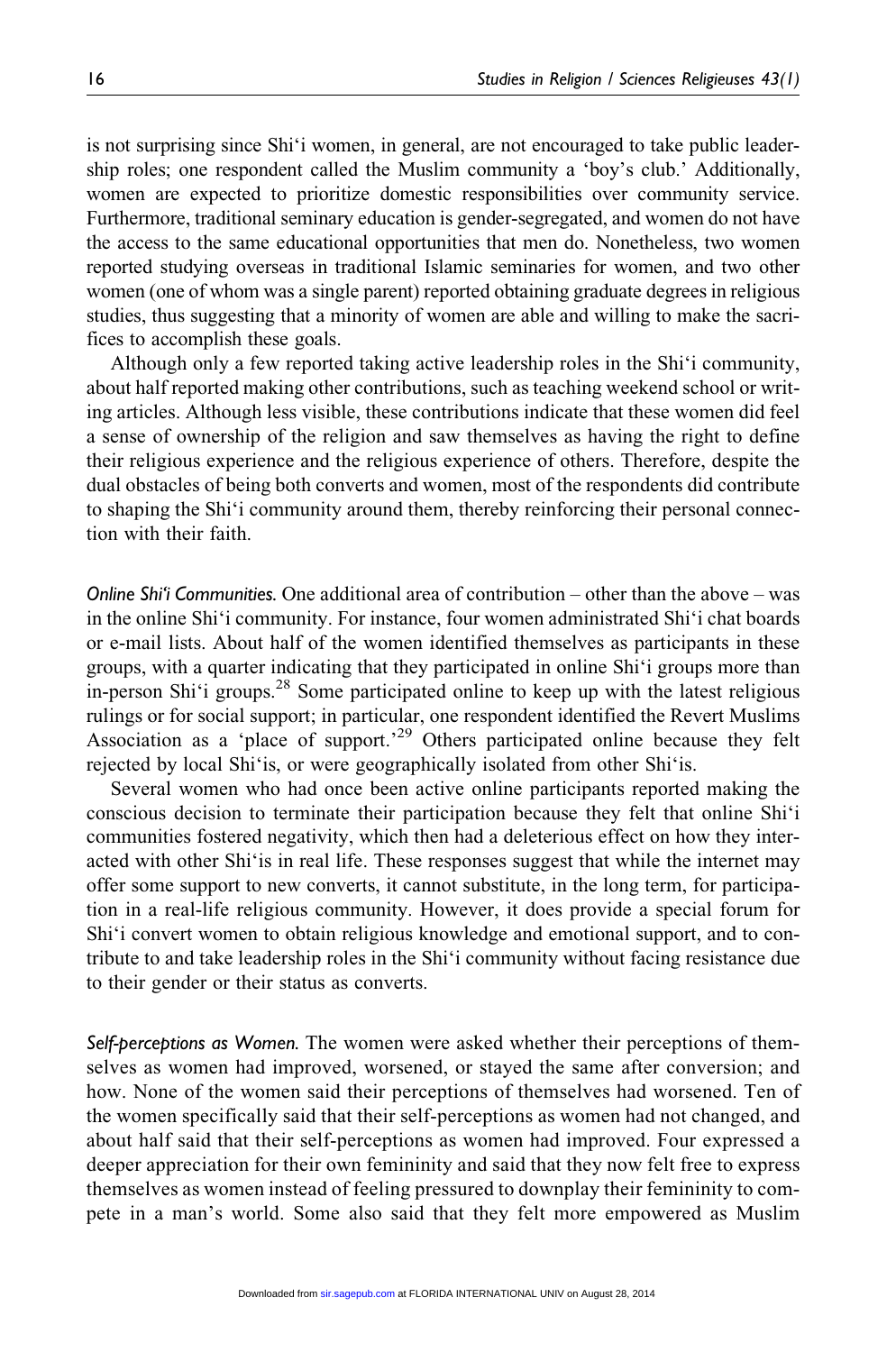women in the face of the oversexualization of popular culture; one called wearing the hijab the 'most feminist' thing she could do.

These sentiments are common among both Sunni and Shi'i female converts and are probably a contributing factor to retention in Islam among convert women in general (Haddad, 1991: 35). However, several converts who had first practiced Sunnism said that they felt that women had a more favorable position in Shi'ism and among Shi'is. For instance, one woman who had lived abroad compared the much greater freedom she experienced living in Iran (a majority Shi'i country) as opposed to Saudi Arabia (a majority Sunni country); another described abuses towards women she had seen among Sunnis. The perception of Shi'ism as being more woman-friendly may reflect a more fundamental difference between Shi'ism and Sunnism, in that in Shi'i theology, Fatimah al-Zahra, the daughter of the Prophet Muhammad, is revered as sinless (Thurlkill, 2008). Shi'i marriage and inheritance law is also often described as being somewhat more advantageous to women than Sunni law (Takim, 2004). That being said, a few women did cite concerns with Shi'i law pertaining to women, such as the exclusion of women from the highest level of Shi'i scholarship, the marja'iyyah (a restriction which most but not all Shi'i scholars agree upon), as well as concerns over Shi'i family law pertaining to divorce, child custody, polygamy, and temporary marriage; these concerns are not limited to converts (Mir-Hosseini, 2000; Haeri, 1989)! Nevertheless, overall, the respondents expressed a positive view of women in Shi'ism as well as of themselves as Shi'i women.

Identity. Several women reported that the most profound effect of their conversion on their identity was a greater sense of marginalization. In particular, Black women spoke of the pressure of adjusting to a quadruple minority status, as a minority (Blacks) within a minority (converts) within a minority (Shi'is) within a minority (Muslims) in North America. In addition to experiencing prejudice as Muslims, such as difficulty finding a job or verbal harassment due to the  $hijab$  – many women also experienced prejudice from Sunnis. This multi-layered minority status was specifically identified as a major stressor.

Some women responded to this challenge by taking recourse in the suffering that the Shi'i Imams faced, and in the Shi'i teaching that true believers will undergo difficulty and trials in proportion to their level of faith.<sup>30</sup> For instance, one respondent wrote:

I am African American, I am a Muslim, I am a Shi'a. That pushes me into ever smaller groups and that marginalization is difficult to bear. I take refuge in my faith, though. As this faith is filled with the promise that the believers will be isolated and marginalized and we should hold on to the *thaqalayn* [Qur'an and family of the Prophet Muhammad] through these dunyawi [worldly] trials. (Black, American, 30s)

The religious paradigm of suffering and trial appears to allow these women to transform the difficulties associated with their conversion into an act of faith. These types of responses also indicate that converts to Shi'ism (not unlike converts to Judaism) internalize an identity as a member of an oppressed minority, a prevalent feature of Shi'i identity. For them, the social exclusion they experience may paradoxically provide a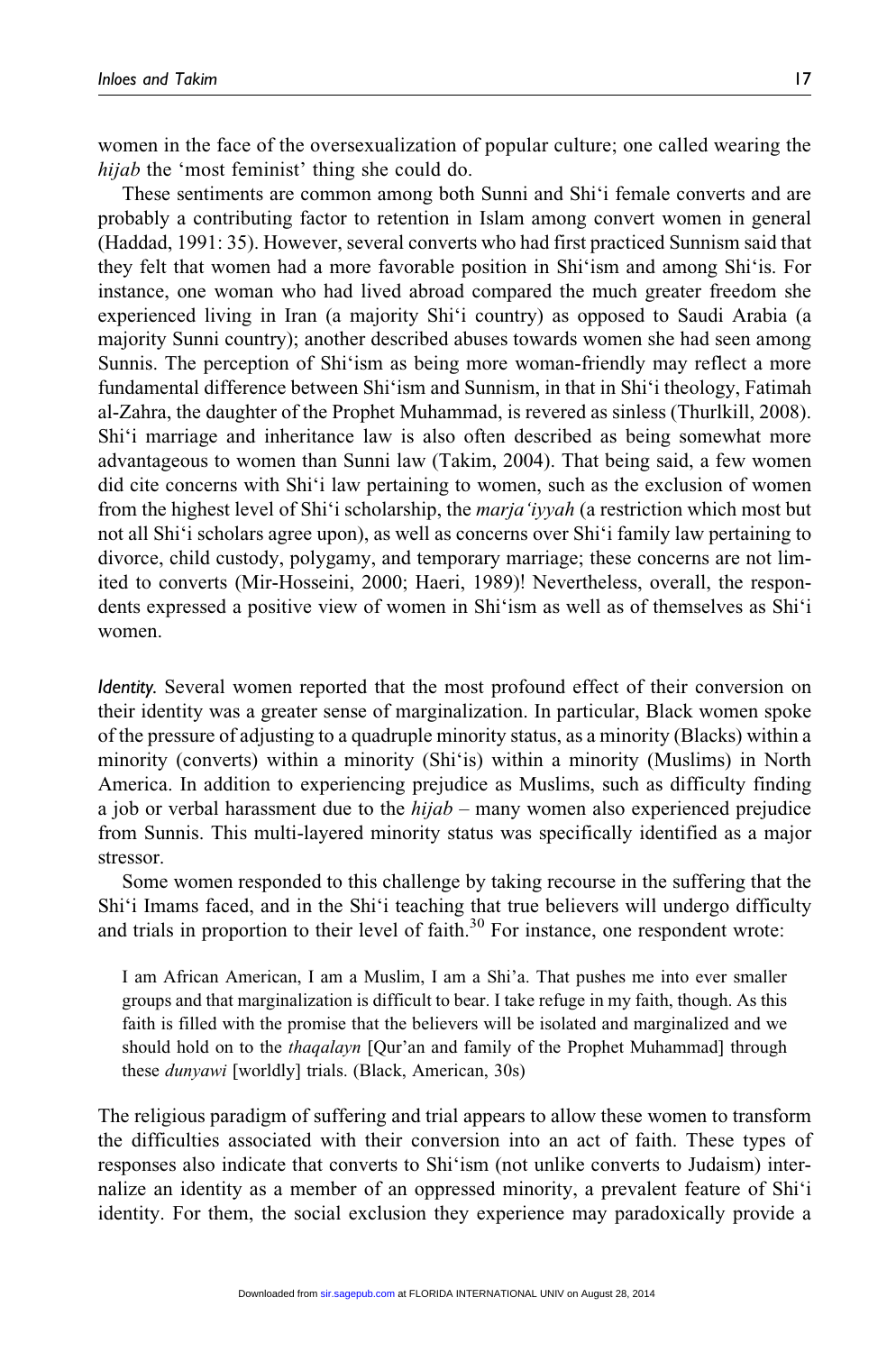| Age                                          | Number of respondents |              |                                        |   |                                   |     |
|----------------------------------------------|-----------------------|--------------|----------------------------------------|---|-----------------------------------|-----|
|                                              | years                 | years        | $0 - 20$ $21 - 30$ $31 - 40$ $41 - 50$ |   | Over<br>years years 50 years data | No. |
| When converted to Islam (Sunnism or Shi'ism) | 15.                   | -24          |                                        |   |                                   |     |
| When converted to Shi'ism                    | 13                    | 23           | $\sqrt{2}$                             | 0 |                                   |     |
| When surveyed                                |                       | $\mathbf{L}$ | 21                                     |   |                                   |     |

Table 1. Age and Conversion. Note that since some respondents elected not to answer certain questions, the number of respondents on whom there is no data varies from question to question.

form of psychological inclusion by reinforcing their identity as a member of an oppressed minority community.

Faith and Well-being. Despite the social and identity challenges associated with conversion, twenty of the respondents said that after their conversion they experienced a greater sense of well-being; only two said or implied that their overall sense of well-being had worsened. The most common reason provided for this increased sense of wellbeing was faith. For instance, two women who openly discussed their social challenges as Shi'is nevertheless wrote:

I feel I am a more stable person over-all and have found great solace and release from everyday woes (marriage difficulties, fears, depression, stress) in my faith and in my practice of my beliefs. (White, American, 30s)

I feel better knowing I can be closer to God and that I strive for a nearness to Him. (American, Latina, 30s)

For these women, the spiritual and psychological benefits of adhering to Shi'ism appear to be significant enough to outweigh the challenges of conversion.

# Conclusion

From this study, it can be concluded that American and Canadian women convert to Shi'ism from a variety of ethnic and religious backgrounds which roughly mimic the ethnic and religious composition of America and Canada. Upon conversion, they usually experience a sense of social exclusion from both Shi'i and Sunni Muslims, and often experience difficulty learning more about their faith. Unlike female converts to Sunnism, female converts to Shi'ism cope with a multiple minority status arising from membership in several minority groups; Black women express the severest sense of marginalization. Converts cope with these challenges through assimilation to traditionally Shi'i cultures (including the learning of languages other than English); participation in female devotional practices; attending religious meetings run by Shi'i converts; participating in online Shi'i groups; expressing ownership of their faith through contributing to the Shi'i community, including – in a minority of cases – taking on leadership roles; and viewing their struggles in the broader context of being members of a historically oppressed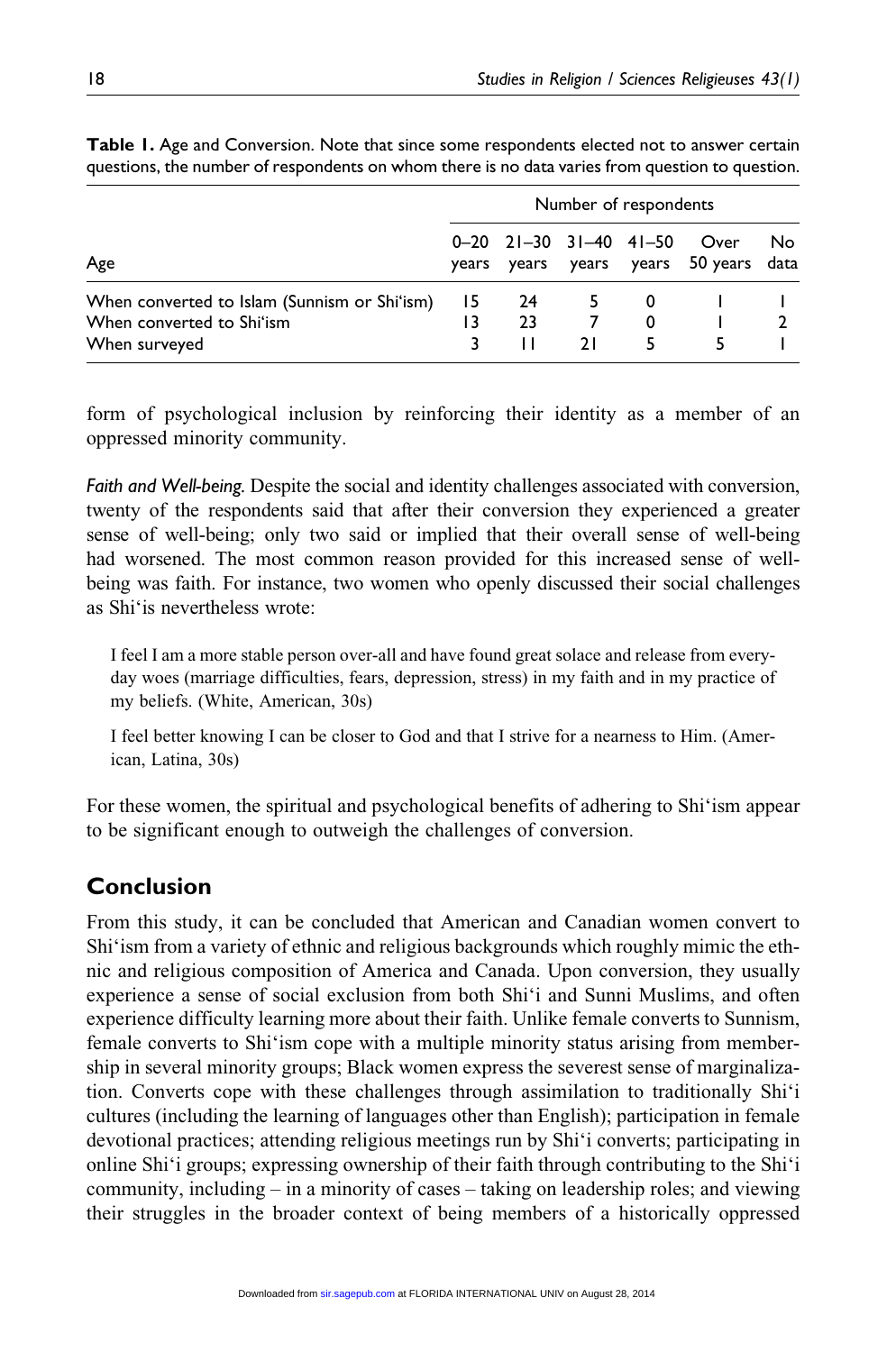religious community. Last but not least, while the most significant challenges to their faith come from within the Shi'i community itself, for many converts their faith gives them the strength and optimism to persevere.

## Appendix A

#### Sample Intellectual Conversion Narrative

I was greatly influenced by first the Qur'an ... I read Nahj al-Balaghah, and was absolutely stunned by the incredible wisdom and knowledge displayed by Imam 'Ali. I also knew a bit about Sunni Islam from reading Christian books attacking Islam, so I was aware of all the conflicting, illogical hadith contained in [Sahih] al-Bukhari and [Sahih] Mus- $\lim$ <sup>31</sup> I did a bit more research into both the sects before making a final decision, but certainly the Qur'an and Imam 'Ali played the two major roles in my conversion decision.

... I also wanted to explore the Sunni–Shi'a rift carefully to determine who had the most reasonable interpretation. One of the books that I read was *Then I was Guided* by al-Tijani, which I found to be very eye-opening and informative, especially since al-Tijani provided numerous references to support his conclusions. I decided at that point that Shi'a Islam seemed the most logical, the most fair, and the most respectful and moral interpretation of the two. Not long after that, I began reading a Qur'an with commentary by Shi'a scholars, and was amazed by the logic, consistency, and beautiful simplicity of the Qur'an itself and of the explanations. I also very surprisingly found my numerous questions regarding Christianity and God in general being answered – in the very first chapter no less. The commentary also brought up issues that I had not even thought of at that point, and it was then that I realized that the Qur'an was the truth – there was no denying that no one but God Himself could have written it.

I was simply amazed at how Islam perfectly synthesized itself with logic and reasoning – in Christianity, relying on logic leads away from the religion, since so much is based on emotion and blind faith alone. In Christianity, one's mind and one's faith can never coexist – logic and intellect are seen as part of our sinful nature and our inability to understand God and the religion. It's difficult to describe the great feeling of relief that I had after discovering that in Islam, as God works with the human nature he gave us, not against it! I found it incredibly relieving to be able to fully use all the skills and abilities God has given me. (White, American, 20s)

#### Notes

- 1. The authors wish to acknowledge Diana Beatty for her efforts in distributing the surveys. The authors also wish to acknowledge Jennah al-Haydari at the Revert Muslims Association, Canada, for creating an anonymous internet form for the survey and posting it on the Revert Muslims Association website <http://www.revertmuslims.com>.
- 2. Although, within the Muslim community, it is common to refer to converts as 'reverts,' the word 'convert' has been used here for greater clarity. A reliable estimate of the number of Muslim converts in Canada is not available. However, the Pew Research Center study, 'Muslim Americans: Middle Class and Mostly Mainstream,' estimates that 20%–42% of Muslims in the United States are African-Americans (converts or the descendants of converts). Pew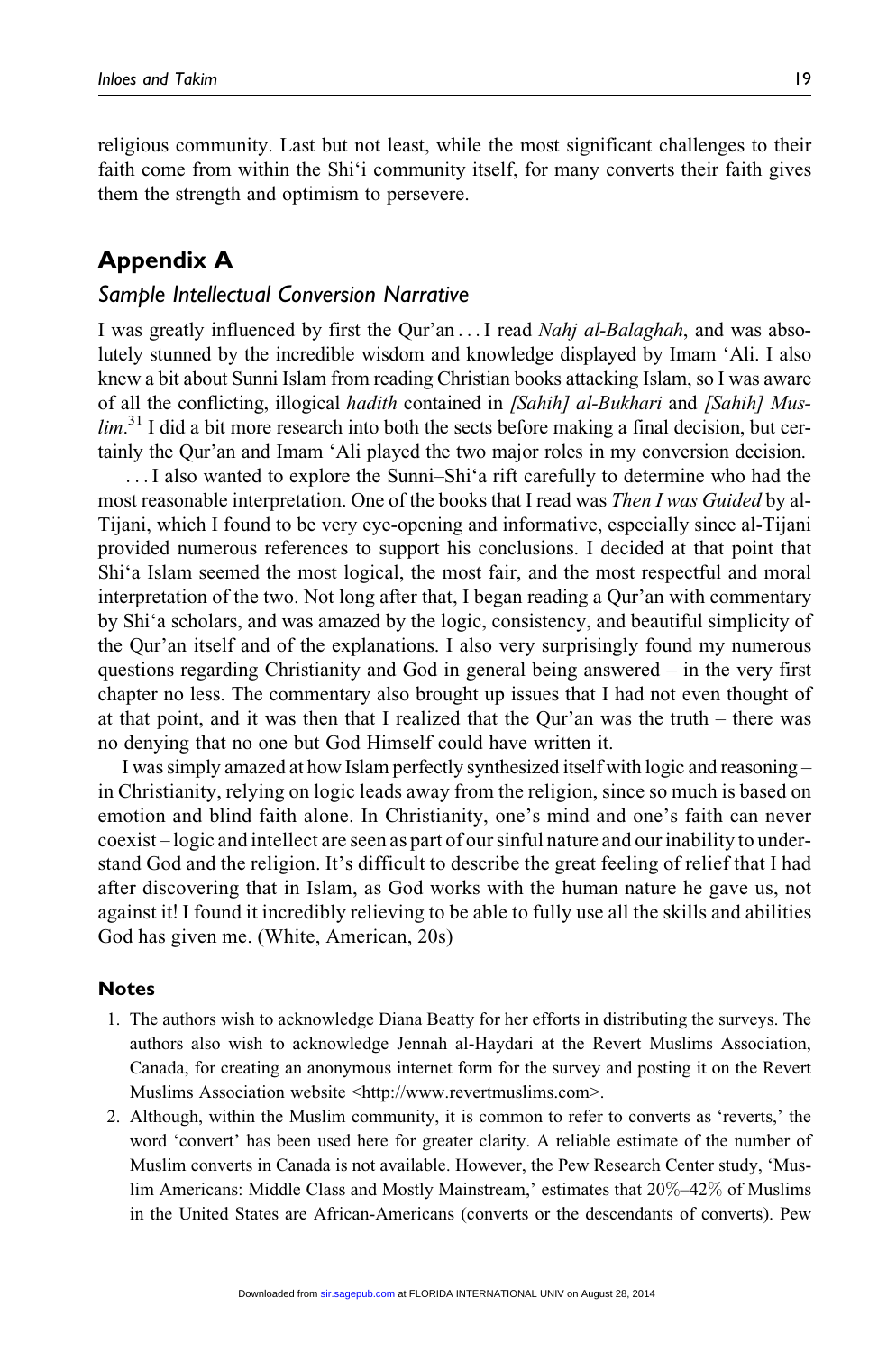Research Center, 'Muslim Americans: Middle Class and Mostly Mainstream', 22 May 2007, p. 28 <http://pewresearch.org/assets/pdf/muslim-americans.pdf>.

- 3. The Sunni sect is the majority sect of Islam; approximately 10%–15% of Muslims worldwide are Shi'is. The central difference between Sunnism and Shi'ism is that Shi'is hold that the Prophet Muhammad was divinely instructed to appoint 'Ali ibn Abi Talib as his successor. Although Sunnis and Shi'is share many beliefs and practices, there are also significant differences in beliefs, practices, and views of Islamic history. This study solely addresses female converts to the Twelver or Ithna 'Ashari sect of Shi'ism, which is the most prevalent sect of Shi'ism. No data was received from converts to other sects of Shi'ism.
- 4. For instance, in *Islamic Da'wah in the West*, the author limits his discussion of Shi'i movements to a two-page discussion of the 'quite small' Shi'i groups in Virginia and Georgia, otherwise dismissing Shi'is as 'not numerous' and not welcome in certain Islamic missionary movements. Larry Poston, Islamic Da'wah in the West: Muslim Missionary Activity and the Dynamics of Conversion to Islam, pp. 20, 101, 108–9.
- 5. The *Washington Post* article 'US Shiites Tentatively Make a Home in America' is representative of portrayals of the North American Shi'i community; in this article, both Shi'i community leaders and the journalist discuss the Shi'i community solely as an immigrant community learning to adjust to life in America. Rachel Zoll, 'US Shiites Tentatively Make a Home in America.' Washington Post, 18 January 2010.
- 6. The necessity of studying male and female conversion experiences separately is discussed in 'Gender and the Experience of Conversion: The Case of ''Returnees'' to Modern Orthodox Judaism' (Davidman and Greil, 1993) and Women Embracing Islam: Gender and Conversion in the West (Van Nieuwkerk, 2006: 7–10).
- 7. This difficulty is discussed in the survey conducted by the Pew Research Center on Muslims, which resorted to paying \$50 to Muslims who would respond to their telephone survey. Pew Research Center, 'Muslim Americans: Middle Class and Mostly Mainstream,' p. 61.
- 8. This estimate is definitely on the lower end, since other studies suggest a population of seven million Muslims in America, about a fifth of whom identify themselves as Shi'i (Takim, 2009: 23).
- 9. The primary advantages of this methodology were that it was possible to sample a regionally diverse group of converts, and that some respondents may have been more forthcoming in their responses due to the anonymity offered by the internet. However, the primary disadvantage was that it excluded potential research subjects who do not use the internet or who are not fluent in English; this may have resulted in a lesser representation of lower-income research subjects, elderly research subjects, and recent immigrants. The distribution method of the survey may also have resulted in a bias towards research subjects with a significant level of dedication to their faith (that is, who elect to affiliate themselves with Shi'i mosques and/or online groups).
- 10. This is slightly older than the typical age of conversion to Islam found by the Pew Research Center study, which found that conversion to Islam was most common before the age of twenty-one (Pew Research Center, 2007: 22). This suggests that the theoretical explanation of religious conversion as an adolescent phenomenon cannot generally be used to model the phenomenon of conversion to Shi'ism among North American women. Similarly, Ali Köse explores and refutes this theory in detail with regards to British converts to Islam (Köse, 1996: 46–66).
- 11. All of the respondents who identified themselves as Catholic came from the United States, and only 10% of Muslim converts in the United States are thought to come from Catholic backgrounds (Pew Research Center, 2007).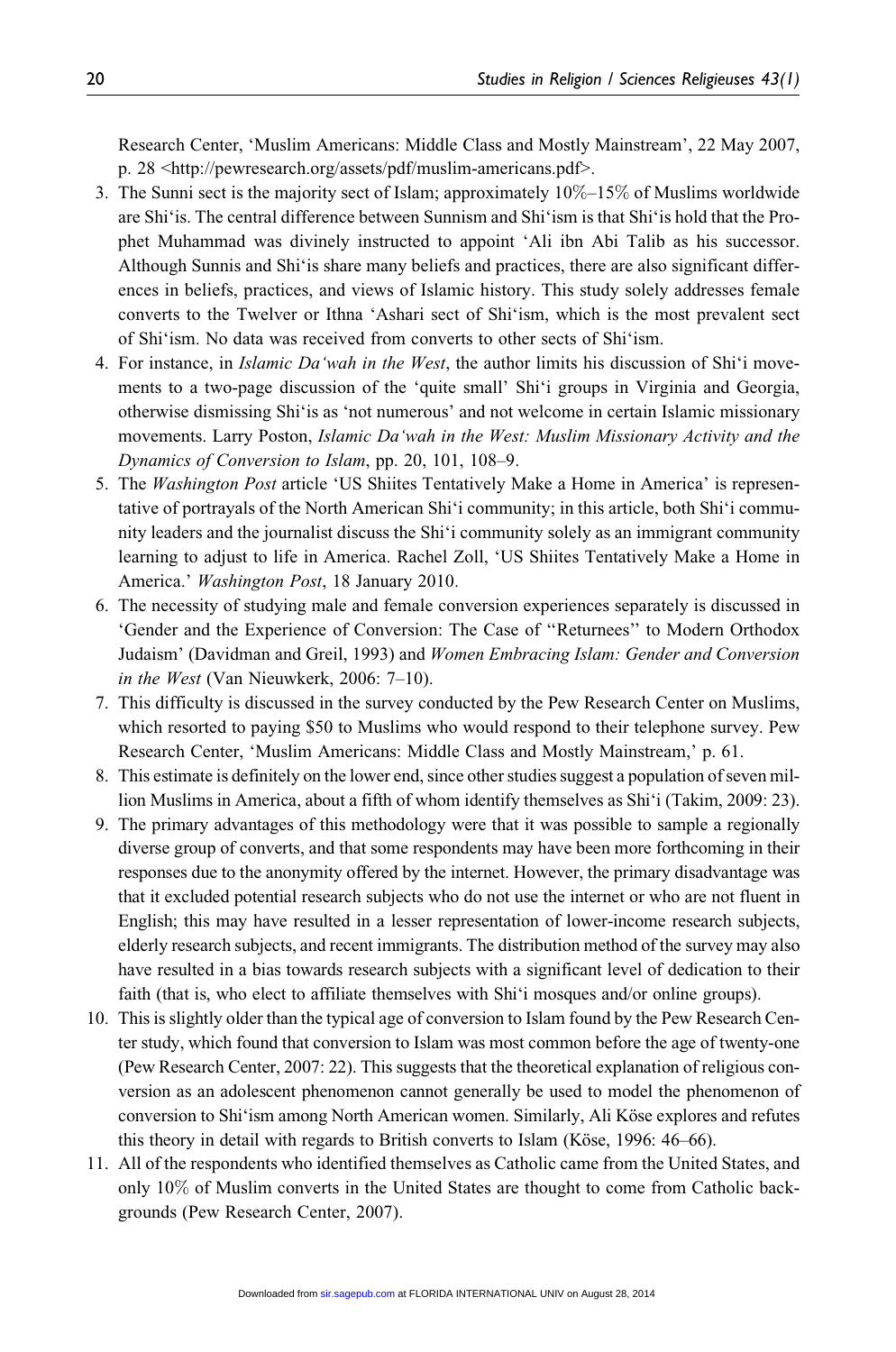- 12. However, two previously Catholic women also expressed concerns with Shi'i practices, such as seeking intercession from holy personalities, which could be seen as having parallels in Catholicism. For a greater exploration of the apparent similarities between Shi'ism and Catholicism, see James Bill and John Williams (2002); Shomali (2004); Thurlkill (2007).
- 13. This is in contrast to European converts to Islam, who rarely report coming from practicing Christian backgrounds (Zebiri, 2008: 44).
- 14. Muhammad al-Tijani al-Samawi (b. 1943) is a Tunisian Islamic scholar and enthusiastic convert from Sunnism to Shi'ism. He has penned numerous books arguing that the Shi'i sect of Islam represents the original teachings of the Prophet Muhammad. Four of his books have been translated into English and have been published as Then I was Guided, Ask those who Know, To Be with the Truthful, and The Shi'ah are the (Real) Ahl al-Sunnah.
- 15. The main tenets of Shi'ism are referred to as the *usul al-din* and encompass belief in monotheism, divine justice, the prophets, the Imams, and life after death (Sobhani, 2001). Note that while this book has been published by the Institute of Isma'ili Studies, the book discusses Twelver Shi'ism, and the author is a well-known Twelver Shi'i scholar.
- 16. For a historical discussion of social justice and the spread of Islam, see Ezzati (2002: 21, 158).
- 17. For instance, George Jordac, an Arab Christian, wrote a book about 'Ali ibn Abi Talib called The Voice of Human Justice (1984).
- 18. Several of the respondents indicated that they held this belief as well, even though they emphasized that their own conversion was not for the sake of marriage.
- 19. A temporary marriage is a marriage which is contracted for a fixed period of time (for instance, a week or a year). It is considered religiously permissible in Shi'ism but not in Sunnism. However, in most Shi'i cultures, temporary marriage is looked down upon as not respectable, particularly for women. For a discussion of social attitudes towards temporary marriage, see Shahla Haeri (2002).
- 20. The expression that marriage is 'half of faith' is a common narration attributed to the Prophet Muhammad in numerous sources.
- 21. While CAIR, the Council on American-Islamic Relations, and ISNA, the Islamic Society of North America, are officially non-denominational, they are essentially affiliated with the Sunni community.
- 22. Although, according to the Pew Research Center survey, most Shi'is in North America are of Iranian origin, twice as many respondents reported participating in predominantly Arab or South Asian rather than Iranian mosques.
- 23. Zebiri discusses this phenomenon in British Muslim Converts (Zebiri, 2008: 61).
- 24. For instance, an African-American Shi'i convert, Ali Abu-Talib, discusses how immigrant Shi'is opt for White rather than Black neighborhoods both as residences and for their religious work, in 'Cultural Arrogance and Ethnic Pride' (2008).
- 25. Hamid Dabashi discusses the influence of European colonialism on racism against Blacks in Iran, in *Iran: A People Interrupted* (New York: The New Press, 2008). Texts attributed to the first four centuries of Islam suggest that negative attitudes towards Africans (who, along with other peoples, were imported as slaves) were prevalent in Abbasid Iraq, which was the center of Shi'ism up until the modern era. For an example of these texts, see A. Shahrudi, Mustadrak Safinat al-Bihar (1405 AH, vol. 1, p. 319).
- 26. A *majlis* is a gathering to commemorate the martyrdom of a religious figure, usually one of the twelve Imams or Fatimah al-Zahra. A sofreh is an Iranian ceremony which involves reciting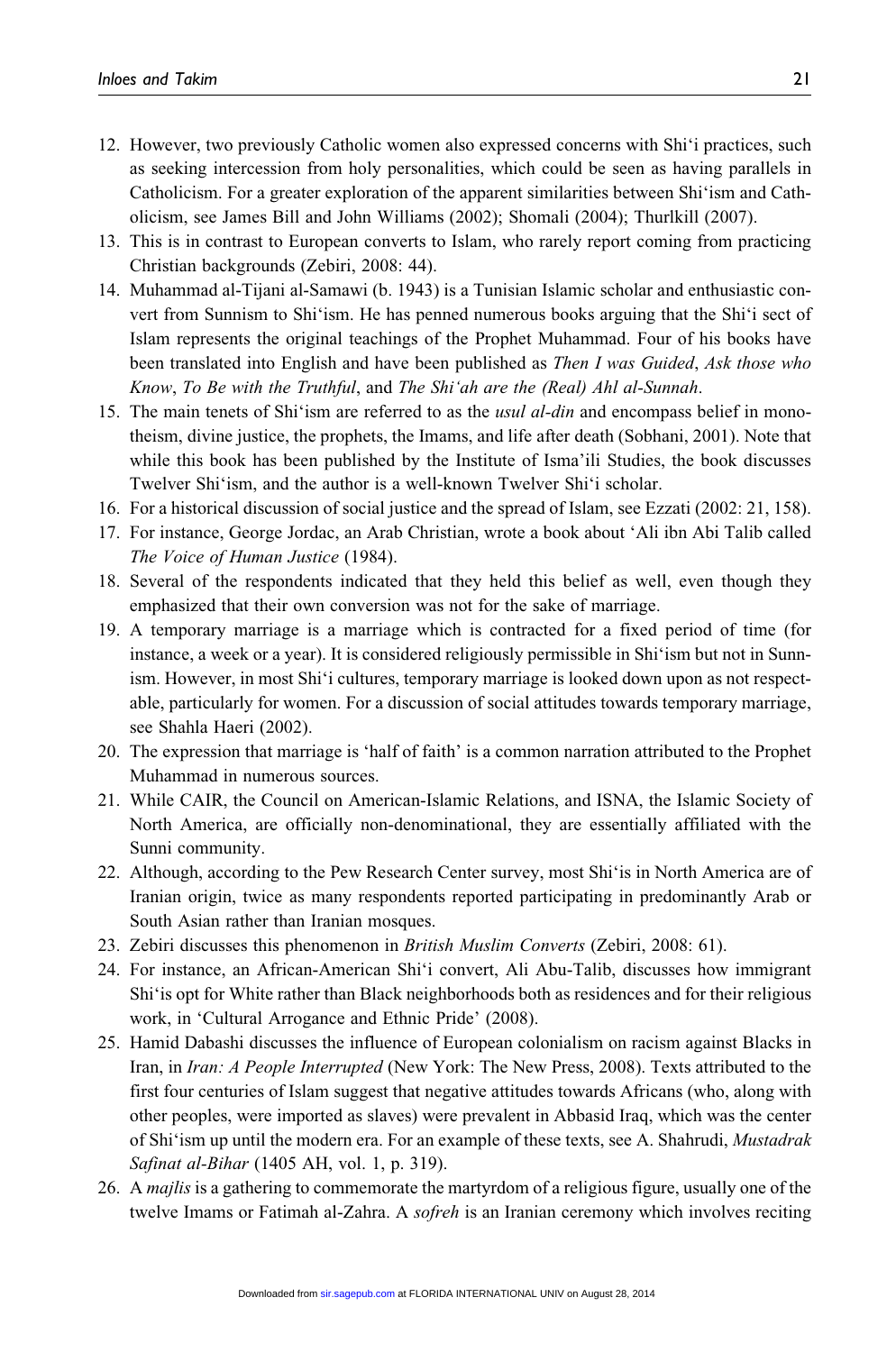prayers and sharing food (hence the name sofreh, meaning a tablecloth which is spread on the floor).

- 27. Male convert clerics who frequently provide religious services in North America and are publicly known include Shaykh Usama 'Abd al-Ghani and Shaykh Ahmad Hanif; several others are personally known to the authors. Takim discusses one of the male converts who obtained a traditional clerical education in Iran, in Shi'ism in America (2009: 207).
- 28. These figures should be viewed with some caution given that the survey was distributed online and hence more likely to reach converts active in the online Shi'i community.
- 29. The Revert Muslims Association, founded in Canada, is an online organization that offers emotional and material support to converts to Islam and organizes an annual in-person conference. Although it offers services to Shi'i and Sunni converts, the primary ideological focus is on Shi'ism. More information can be found at the Association's website, <http://www.revert muslims.com>. The role of the internet in Shi'i–Sunni sectarian issues is discussed in Takim, Shi'ism in America (2009: 120).
- 30. For instance, a common hadith (narration from the Prophet Muhammad or the Imams) attributed to the sixth Shi'i Imam, Imam Ja'far al-Sadiq, reads: 'Verily, it is mentioned in the Book of 'Ali that of all mankind the prophets undergo the severest of trials, and after them the awsiya' [the Prophets' successors], and after them the elect to the extent of their nobility. Indeed, the believer undergoes trial in proportion to his good deeds. So one whose faith is sound and whose deeds are good, his trials are also more severe. That is indeed because God Almighty did not make this world a place for rewarding the believer and punishing the unbeliever. And one whose faith is feeble and whose (good) deeds are few faces fewer tribulations. Verily, tribulations hasten towards the believer with greater speed than rainwater towards the earth's depths.' For a discussion of this hadith and this idea in general, see the discussion of the sixteenth hadith in Imam Ruhullah al-Musawi al-Khumayni, Forty Hadith: An Exposition on 40 Ahadith Narrated through the Prophet [s] and his Ahl al-Bayt [s], trans. M. Qara'i and A. Qara'i (n.d.).
- 31. Nahj al-Balaghah (lit. The Peak of Eloquence) is a 10th-century collection of speeches, letters, and sayings attributed to Imam 'Ali ibn Abi Talib, the first Shi'i Imam and the fourth of the Sunni 'rightly guided caliphs.' Sahih Bukhari and Sahih Muslim are the two most prominent Sunni collections of the sayings and actions of the Prophet Muhammad.

#### Bibliography

- Abu-Talib A (2008) Cultural arrogance and ethnic pride. *Islamic Insights* (online newsletter), 30 June 2008 <[http://www.islamicinsights.com/religion/clergy-corner/cultural-arrogance-and](http://www.islamicinsights.com/religion/clergy-corner/cultural-arrogance-and-ethnic-pride.html)[ethnic-pride.html](http://www.islamicinsights.com/religion/clergy-corner/cultural-arrogance-and-ethnic-pride.html)>.
- Aghaie K (ed.) (2005) The Women of Karbala: Ritual Performance and Symbolic Discourses in Modern Shi'i Islam. Austin, TX: University of Texas Press.
- Bill J and Williams J (2002) Roman Catholics and Shi'i Muslims: Prayer, Passion, and Politics. Chapel Hill, NC: University of North Carolina Press.
- Curtis EE IV (2009) Muslims in America: A Short History. Oxford: Oxford University Press.
- Davidman L and Greil AL (1993) Gender and the experience of conversion: The case of 'Returnees' to modern Orthodox Judaism. Sociology of Religion 54(1): 83-100.
- Ezzati A (2002) The Spread of Islam: The Contributing Factors. London: ICAS Press.
- Haddad Y (ed.) (1991) The Muslims of America. New York: Oxford University Press.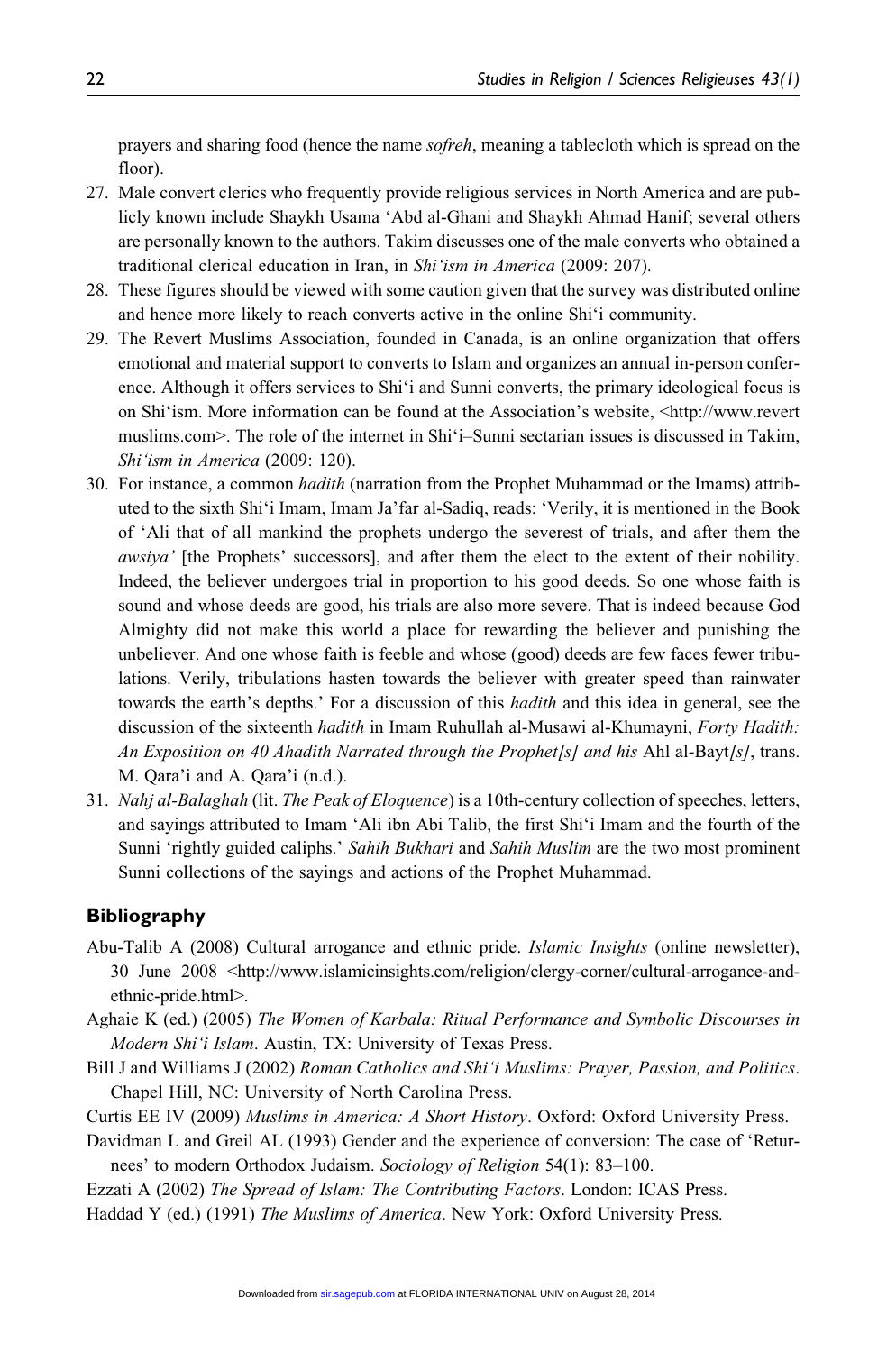- Haeri S (1989) Law of Desire: Temporary Marriage in Shi'i Islam. Syracuse, NY: Syracuse University Press.
- Haeri S (2002) Law of Desire: Temporary Marriage in Shi'i Iran. Syracuse, NY: Syracuse University Press.
- Jordac G (1984) The Voice of Human Justice, trans. M. Haq. London: Imam Al Khoei Islamic Center.
- Khumayni Imam Ruhullah al-Musawi al- (n.d.) Forty Hadith: An Exposition on 40 Ahadith Narrated through the Prophet[s] and his Ahl al-Bayt[s], trans. M. Qara'i and A. Qara'i. Qum: Al-Tawhid.
- Köse A (1996) Conversion to Islam: A Study of Native British Converts. New York: Columbia University Press.
- Mendes J (2011) Exploring Blacknesss from Muslim, female, Canadian realities: Founding selfhood, (re)claiming identity and negotiating belongingness within/against a hostile nation. Master's thesis, McMaster University.
- Mir-Hosseini Z (2000) Islam and Gender: The Religious Debate in Contemporary Iran. London: IB Tauris.
- Pew Research Center (2007) Muslim Americans: Middle class and mostly mainstream, 22 May 2007 <[http://pewresearch.org/assets/pdf/muslim-americans.pdf>](http://pewresearch.org/assets/pdf/muslim-americans.pdf).
- Poston L (1992) Islamic Da'wah in the West: Muslim Missionary Activity and the Dynamics of Conversion to Islam. New York and Oxford: Oxford University Press.
- Sachedina A (1991) A minority within a minority: The case of the Shi'a in North America. In: Haddad YY and Smith JI (eds) Muslim Communities in North America. New York: Oxford University Press.
- Schubel V (1996) Karbala as sacred space among North American Shi'a. In: Metcalf B (ed.) Making Muslim Space in North America and Europe. Berkeley and Los Angeles, CA: University of California Press, 186–203.
- Shahrudi A (1405 AH = 1984–1985 AD) Mustadrak Safinat al-Bihar. Qum: Mu'assasah al-Nashr al-Islamiyyah.
- Shomali M (2004) Catholics and Shi'a in Dialogue: Studies in Theology and Spirituality. London: Melisende.
- Sobhani Ayatollah Ja'far (2001) Doctrines of Shii Islam (A Compendium of Imami Beliefs and Practices), trans. Kazemi R. Shah. London and New York: IB Tauris Publishers and the Institute of Isma'ili Studies.
- Spellman K (2005) Religion and Nation: Iranian Local and Transnational Networks in Britain. Oxford: Berghahn Books.
- Takim L (2000) Foreign influences on American Shi'ism. The Muslim World 90: 459–477.
- Takim L (2002) Multiple identities in a pluralistic world: Shi'ism in America. In: Haddad YY (ed.) Muslims in the West: From Sojourners to Citizens. New York: Oxford University Press.
- Takim L (2004) Women, gender and Islamic Law Additional schools. Encyclopedia of Women and Islamic Cultures, ed. Suad Joseph. Koninklijke: EJ Brill 2004.
- Takim L (2009) Shi'ism in America. New York: New York University Press.
- Thurlkill M (2007) Chosen Among Women: Mary and Fatima in Medieval Christianity and Shi'ite Islam. Notre Dame, IN: University of Notre Dame.
- Thurlkill M (2008) Chosen Among Women: Mary and Fatima in Medieval Christianity and Shi'ite Islam. Notre Dame, IN: University of Notre Dame Press.